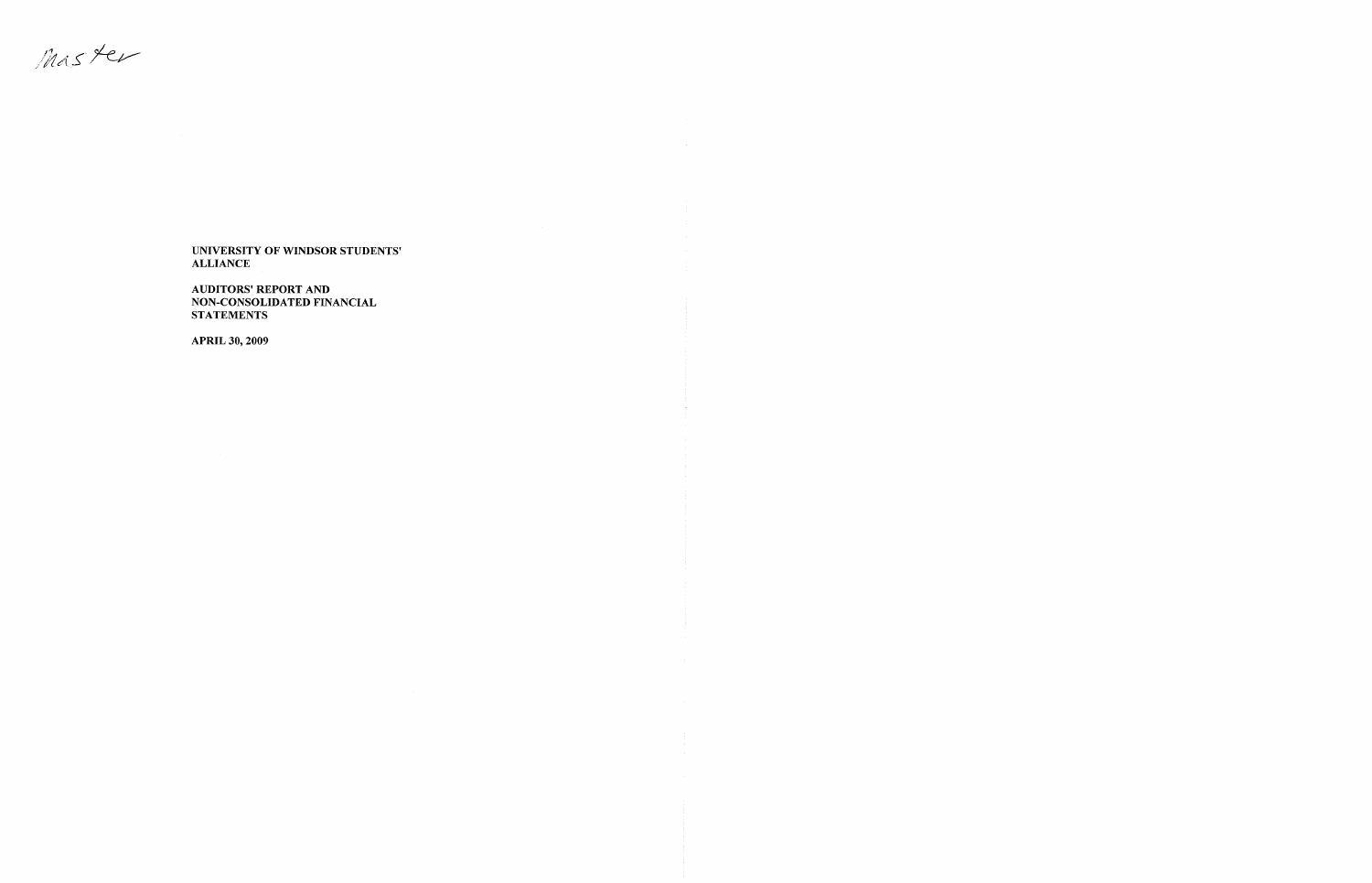### **AUDITORS' REPORT**

To the Members of University of Windsor Students' Alliance

We have audited the non-consolidated statement of financial position of University of Windsor Students' Alliance as at April 30, 2009 and the non-consolidated statements of operations, change in fund balances and trust obligation and cash flows for the year then ended. These financial statements are the responsibility of the organization's management. Our responsibility is to express an opinion on these financial statements based on our audit.

We conducted our audit in accordance with Canadian generally accepted auditing standards. Those standards require that we plan and perform an audit to obtain reasonable assurance whether the financial statements are free of material misstatement. An audit includes examining, on a test basis, evidence supporting the amounts and disclosures in the financial statements. An audit also includes assessing the accounting principles used and significant estimates made by management, as well as evaluating the overall financial statement presentation.

In our opinion, these non-consolidated financial statements present fairly, in all material respects, the financial position of the organization as at April 30, 2009 and the results of its operations and its cash flows for the year then ended in accordance with Canadian generally accepted accounting principles.

Callino Bance Windso LLD

June 30, 2009 Licensed Public Accountants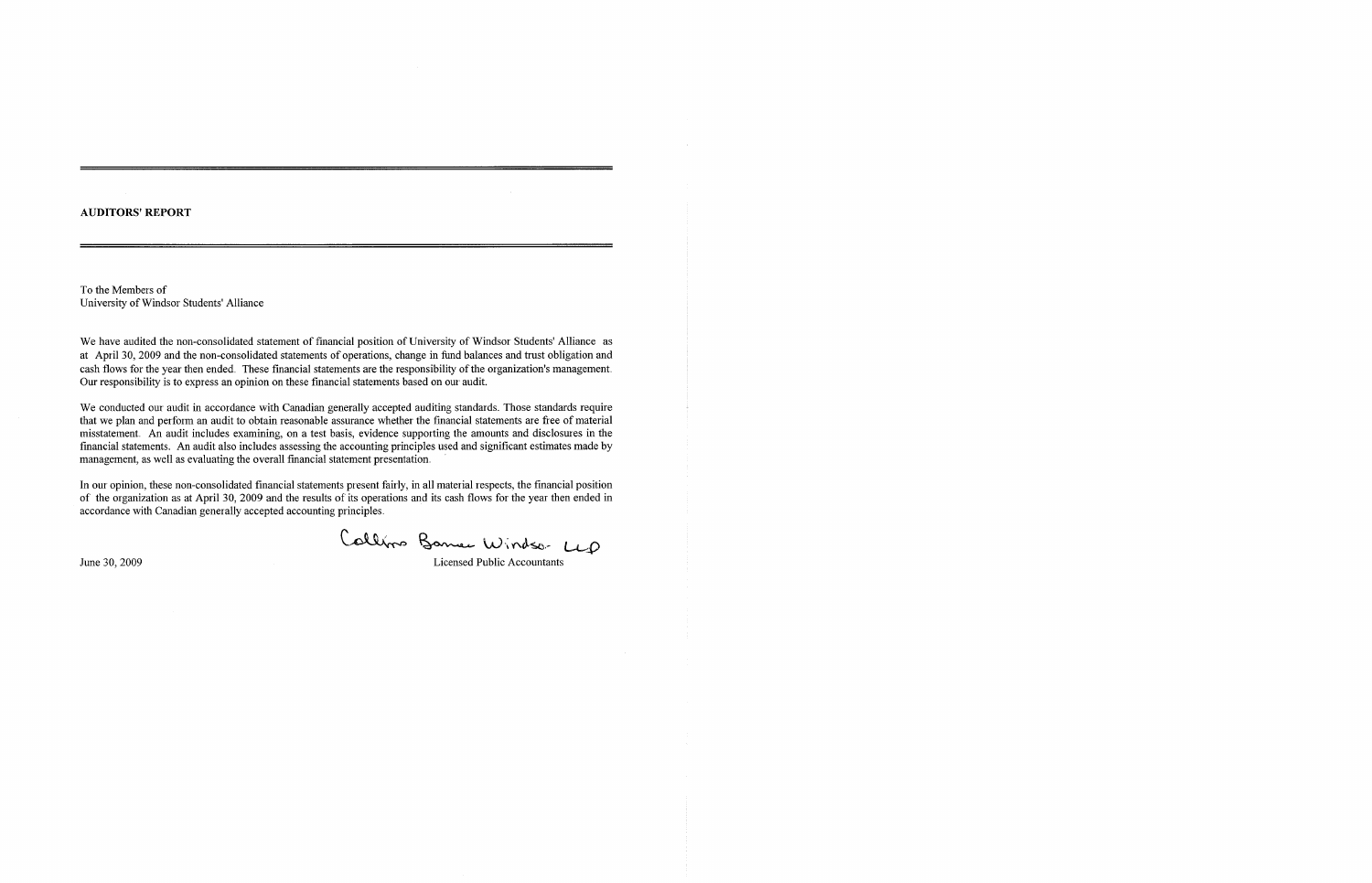### FINANCIAL STATEMENTS

### **APRIL 30, 2009**

| Non-consolidated statement of operations                                   |                |
|----------------------------------------------------------------------------|----------------|
| Non-consolidated statement of change in fund balances and trust obligation | $\overline{2}$ |
| Non-consolidated statement of financial position                           | $3 - 4$        |
| Non-consolidated statement of cash flows                                   | 5              |
| Notes to non-consolidated financial statements                             | $6 - 13$       |
| Supplementary financial information                                        | $14 - 24$      |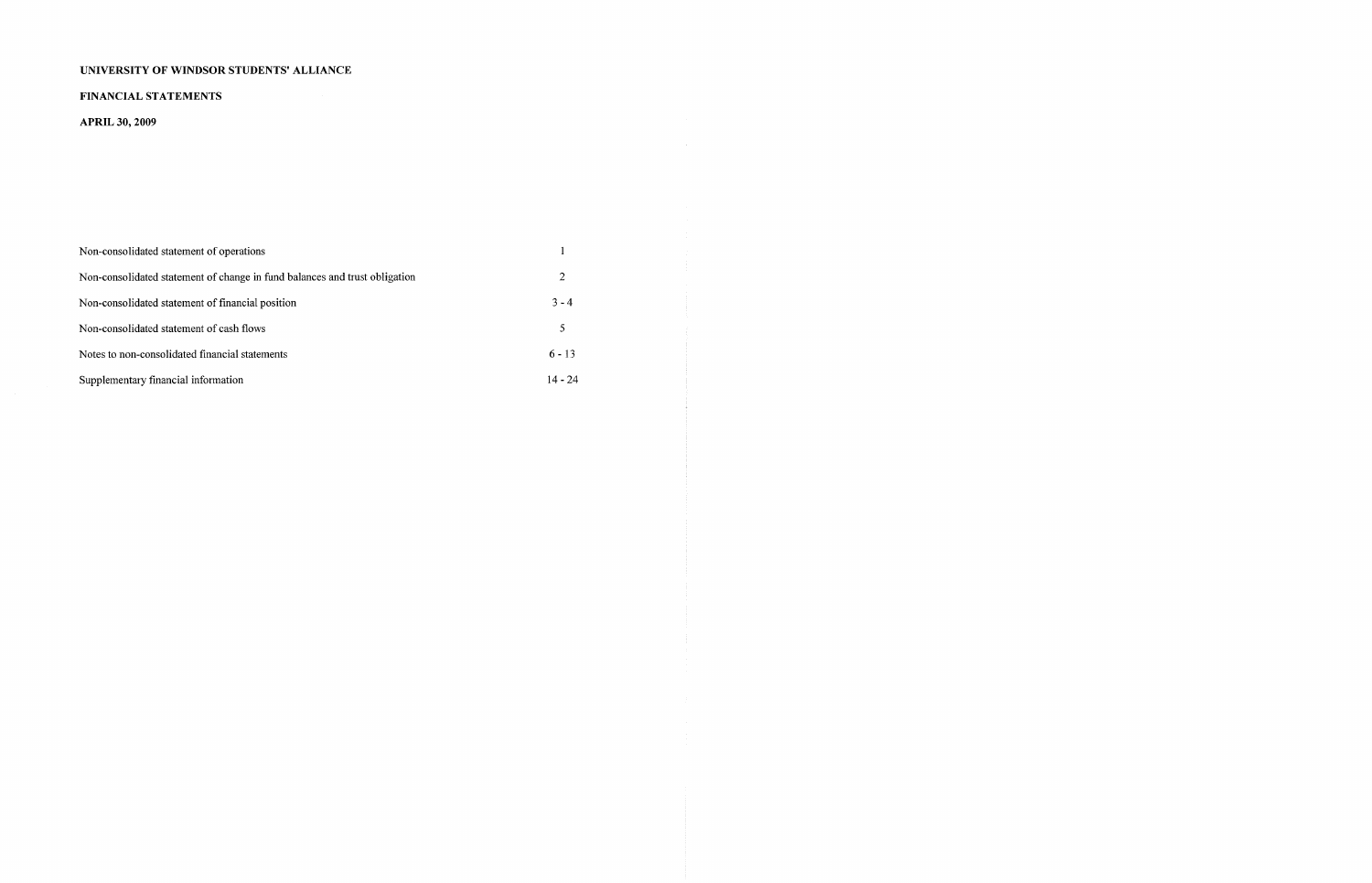## NON-CONSOLIDATED STATEMENT OF OPERATIONS

## **YEAR ENDED APRIL 30, 2009**

|                                       | Operating     | <b>CAW Student</b><br>Centre         |                | Lance<br>Scholarship      |                    | <b>Student</b><br>Refugee | Special<br>Need | Capital               | <b>TOTAL</b>             | <b>TOTAL</b>   |
|---------------------------------------|---------------|--------------------------------------|----------------|---------------------------|--------------------|---------------------------|-----------------|-----------------------|--------------------------|----------------|
|                                       | 2009          | 2009                                 | 2009           | 2009                      | Dental<br>2009     | 2009                      | 2009            | 2009                  | 2009                     | 2008           |
| <b>REVENUE</b>                        |               |                                      |                |                           |                    |                           |                 |                       |                          |                |
| Student fees                          | S.<br>634,265 | $\mathbf{\hat{s}}$<br>$1,226,816$ \$ | 55,124 \$      |                           | \$<br>1,538,517 \$ | 23,064 \$                 | 23,064          | -S<br>461,284         | $3,962,134$ , \$<br>- \$ | 3,913,980      |
| Sales and advertising                 | 195,590       |                                      | 108,559        |                           |                    |                           |                 |                       | 304,149                  | 382,226        |
| Interest                              | 17,763        | 5,000                                | $\sim$         | 222                       | 97,616             |                           |                 | 7,224                 | 127,825                  | 192,152        |
| Rent                                  | 6,512         | 157,754                              |                |                           |                    |                           |                 | $\blacksquare$        | 164,266                  | 182,475        |
| Other revenue                         | 99,599        |                                      |                |                           |                    |                           |                 | $\tilde{\phantom{a}}$ | 99,599                   | 146,643        |
| Uniwin Student Pub Inc. loss (note 7) | (42, 426)     |                                      |                |                           |                    |                           |                 |                       | (42, 426)                | (81,223)       |
|                                       | 911,303       | 1,389,570                            | 163,683        | 222                       | 1,636,133          | 23,064                    | 23,064          | 468,508               | 4,615,547                | 4,736,253      |
| <b>EXPENSES</b>                       |               |                                      |                |                           |                    |                           |                 |                       |                          |                |
| Amortization                          | 37,422        | 44,177                               | 550            |                           |                    |                           |                 |                       | 82,149                   | 108,675        |
| Advertising and promotion             | 25,739        | 8,126                                |                |                           | 1,675              |                           |                 | $\blacksquare$        | 35,540                   | 69,267         |
| Bad debts (recoveries)                | 13,878        | 35,367                               | (5,109)        |                           | 11,844             | 102                       | 102             | 2,063                 | 58,247                   | 51,829         |
| Banking and finance                   | 6,606         | 600                                  |                |                           |                    |                           |                 |                       | 7,206                    | 7,847          |
| Campus Police                         |               | 46,315                               | $\blacksquare$ |                           |                    |                           |                 |                       | 46,315                   | 43,925         |
| Claims expenses                       |               |                                      |                |                           | 1,391,745          |                           |                 |                       | 1,391,745                | 1,388,709      |
| Conferences, training and travel      | 32,481        | 5,442                                | 2,750          |                           | 500                |                           |                 |                       | 41,173                   | 45,981         |
| Cost of sales                         | 150,588       | $\blacksquare$                       | 36,700         |                           |                    |                           |                 |                       | 187,288                  | 223,178        |
| Donations                             |               | $\blacksquare$                       | $\blacksquare$ |                           |                    |                           |                 | 322,000               | 322,000                  | 322,000        |
| General insurance                     | 38,430        | 24,464                               |                |                           |                    |                           |                 | $\blacksquare$        | 62,894                   | 56,045         |
| Grants and scholarships               | 22,082        | $\overline{\phantom{a}}$             |                |                           |                    |                           |                 |                       | 22,082                   | 20,289         |
| Housekeeping                          |               | 491,465                              |                |                           |                    |                           |                 |                       | 491,465                  | 483,793        |
| Miscellaneous expense                 | 20,124        | 15,970                               | 357            |                           |                    |                           |                 |                       | 36,451                   | 51,104         |
| Office and equipment                  | 22,692        | 1,407                                | 4,837          |                           | 627                |                           |                 |                       | 29,563                   | 35,322         |
| Premium expenses                      |               |                                      | $\blacksquare$ |                           | 76,967             |                           |                 |                       | 76,967                   | 77,339         |
| Professional fees                     | 30,280        | 9,400                                | $\blacksquare$ |                           | 57,255             |                           |                 |                       | 96,935                   | 99,469         |
| Programming supplies and expenses     | 100,140       | 30,220                               |                |                           |                    |                           |                 |                       | 130,360                  | 190,019        |
| Repairs and maintenance               |               | 792,086                              |                |                           |                    |                           |                 |                       | 792,086                  | 55,710         |
| Salaries and benefits                 | 402,287       | 249,959                              | 111,244        |                           | 26,242             |                           |                 |                       | 789,732                  | 757,822        |
| Special projects                      |               |                                      |                |                           | $\sim$             |                           |                 |                       |                          | 41,566         |
| Telephone, utilities and taxes        | 5,516         | 384,158                              | 2,410          |                           |                    |                           |                 |                       | 392,084                  | 399,796        |
| Unrealized loss on investments        |               | 30,439                               | $\sim$         | 10,837                    | 141,578            |                           |                 | 90,072                | 272,926                  | 102,548        |
|                                       | 908,265       | 2,169,595                            | 153,739        | 10,837                    | 1,708,433          | 102                       | 102             | 414,135               | 5,365,208                | 4,632,233      |
| <b>REVENUE OVER (UNDER)</b>           |               |                                      |                |                           |                    |                           |                 |                       |                          |                |
| <b>EXPENSES</b>                       | 3,038<br>\$   | (780, 025)<br>S.<br>-S               | 9,944          | (10,615)<br><sup>\$</sup> | -\$<br>(72,300)    | 22,962<br>-S              | 22,962<br>\$    | \$<br>54,373          | (749,661)<br>-S          | -\$<br>104,020 |

 $\overline{1}$ 

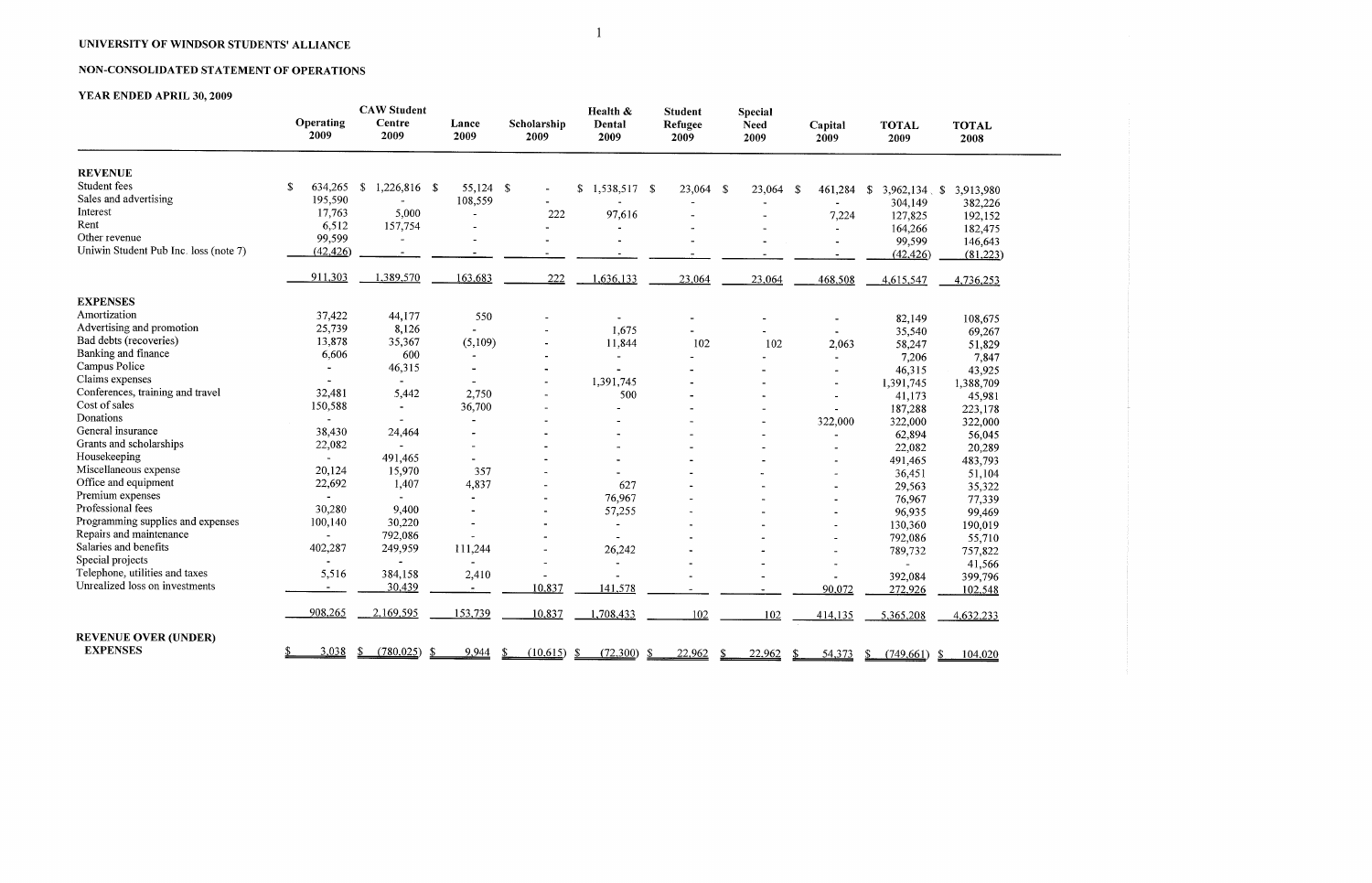# NON-CONSOLIDATED STATEMENT OF CHANGE IN FUND BALANCES AND TRUST OBLIGATION

|                                                                    | <b>Operating</b><br>2009 | <b>CAW Student</b><br>Centre<br>2009 |   | Lance<br>2009 |      | Scholarship<br>2009 |                | Health &<br>Dental<br>2009 | <b>Student</b><br>Refugee<br>2009 | Special<br><b>Need</b><br>2009 | Capital<br>2009    | <b>TOTAL</b><br>2009 | <b>TOTAL</b><br>2008   |
|--------------------------------------------------------------------|--------------------------|--------------------------------------|---|---------------|------|---------------------|----------------|----------------------------|-----------------------------------|--------------------------------|--------------------|----------------------|------------------------|
| <b>FUND BALANCE, BEGINNING</b>                                     | $(7,394)$ \$             | <b>Section</b>                       | S | 28,185        | - \$ | 107,915             | S <sub>1</sub> | $1,493,308$ \$             | 38,466 \$                         | 78,310 \$                      | 578,594 \$         | 2,317,384 \$         | 2,278,541              |
| TRUST OBLIGATION, BEGINNING                                        | $\blacksquare$           | 1,523,288                            |   |               |      |                     |                |                            |                                   |                                |                    | 1,523,288            | 1,458,111              |
| <b>REVENUE OVER (UNDER) EXPENSES</b><br><b>INTERFUND TRANSFERS</b> | 3,038<br>25,375          | (780, 025)<br>13,716                 |   | 9,944         |      | (10,615)<br>(5,500) |                | (72,300)                   | 22,962                            | 22,962                         | 54,373<br>(33,591) | (749, 661)           | 104,020                |
| <b>FUND BALANCE, ENDING</b>                                        | $21.019$ \$              |                                      |   | 38,129        |      | 91,800              | ъ              | 1,421,008                  | 61,428                            | 101,272                        | 599,376 \$         |                      | 2,334,032 \$ 2,317,384 |
| TRUST OBLIGATION, ENDING                                           |                          | <u>756,979</u>                       |   |               |      |                     |                |                            |                                   |                                |                    |                      | 756,979 \$ 1,523,288   |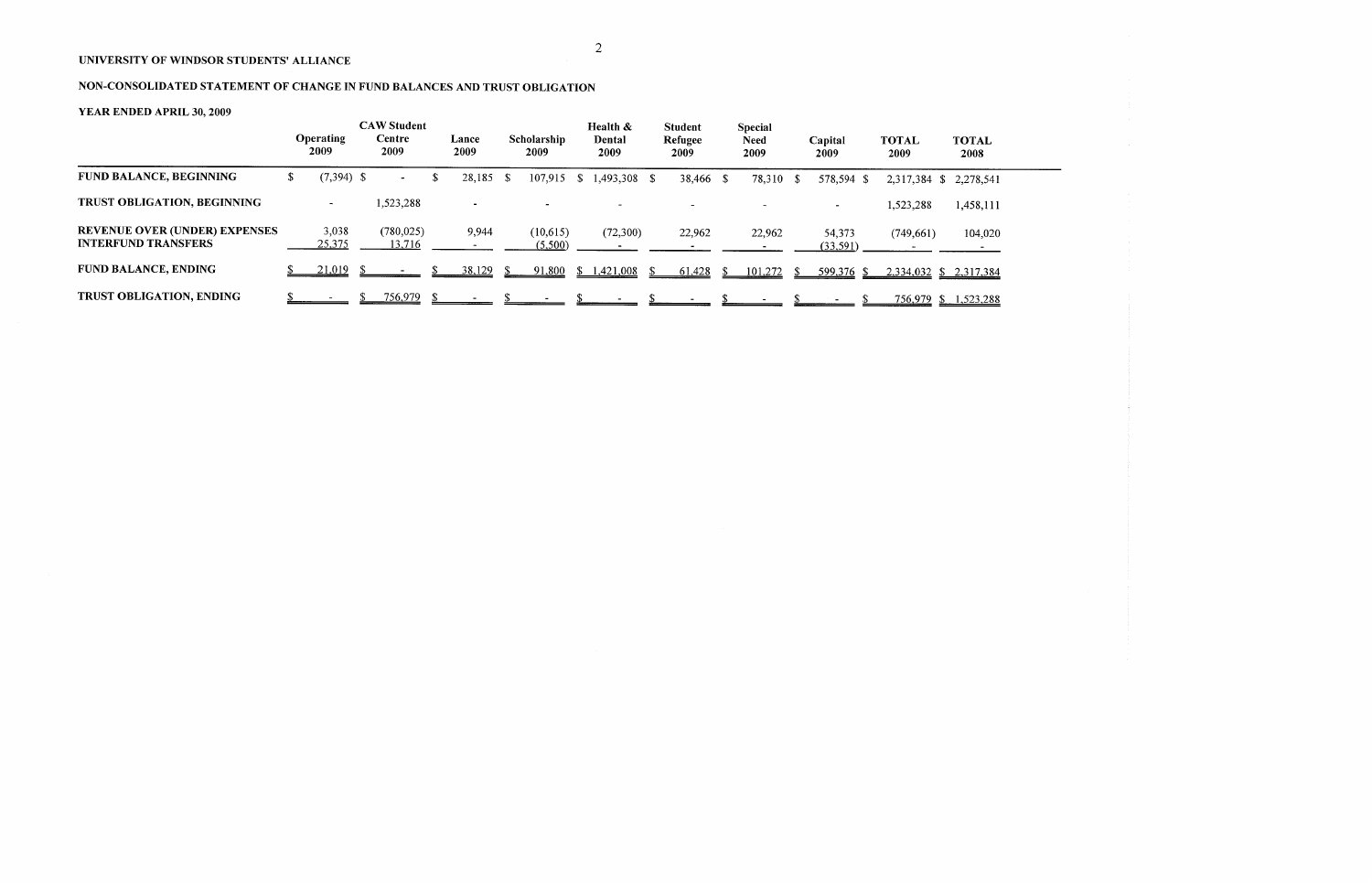## NON-CONSOLIDATED STATEMENT OF FINANCIAL POSITION

# **APRIL 30, 2009**

|                                                                          | <b>Operating</b><br>2009           | <b>CAW Student</b><br>Centre<br>2009 | Lance<br>2009 | Scholarship<br>2009 | Health &<br>Dental<br>2009 | <b>Student</b><br>Refugee<br>2009                | <b>Special</b><br><b>Need</b><br>2009 | Capital<br>2009                                           | <b>TOTAL</b><br>2009                    | <b>TOTAL</b><br>2008           |
|--------------------------------------------------------------------------|------------------------------------|--------------------------------------|---------------|---------------------|----------------------------|--------------------------------------------------|---------------------------------------|-----------------------------------------------------------|-----------------------------------------|--------------------------------|
| <b>ASSETS</b>                                                            |                                    |                                      |               |                     |                            |                                                  |                                       |                                                           |                                         |                                |
| <b>CURRENT ASSETS</b><br>Cash<br>Accounts receivable<br>Prepaid expenses | $$1,111,876$ \$<br>36,080<br>6,649 | 54,055<br>960                        | -S<br>43,840  | \$                  | \$<br>60,836<br>65,000     | S.<br>$\overline{\phantom{a}}$<br>$\blacksquare$ | S                                     | S<br>$\overline{\phantom{a}}$<br>$\overline{\phantom{a}}$ | 1,111,876 \$<br>S.<br>194,811<br>72,609 | 1,346,772<br>335,777<br>67,765 |
| CAW Student Centre - Assets held in trust<br>(note 5)<br>Due from funds  | $\sim$                             | 672,686                              |               |                     |                            | 61,428                                           | 101,272                               | 62,602                                                    | 672,686<br>225,302                      | 965,237<br>567,485             |
|                                                                          | 1,154,605                          | 727,701                              | 43,840        |                     | 125,836                    | 61,428                                           | 101,272                               | 62,602                                                    | 2,277,284                               | 3,283,036                      |
| <b>INVESTMENTS</b> (note 5)<br>PROPERTY, PLANT AND                       | 1,352                              |                                      |               | 93,455              | 1,324,103                  | $\blacksquare$                                   | $\sim$                                | 536,774                                                   | 1,955,684                               | 2,019,782                      |
| <b>EQUIPMENT</b> (note 8)                                                | 123,341                            | 107,699                              | 4,148         |                     |                            |                                                  |                                       |                                                           | 235,188                                 | 268,157                        |
|                                                                          | 1,279,298                          | 835,400                              | 47,988        | 93,455              | \$1,449,939                | 61,428                                           | 101,272                               | 599,376 \$                                                |                                         | 4,468,156 \$ 5,570,975         |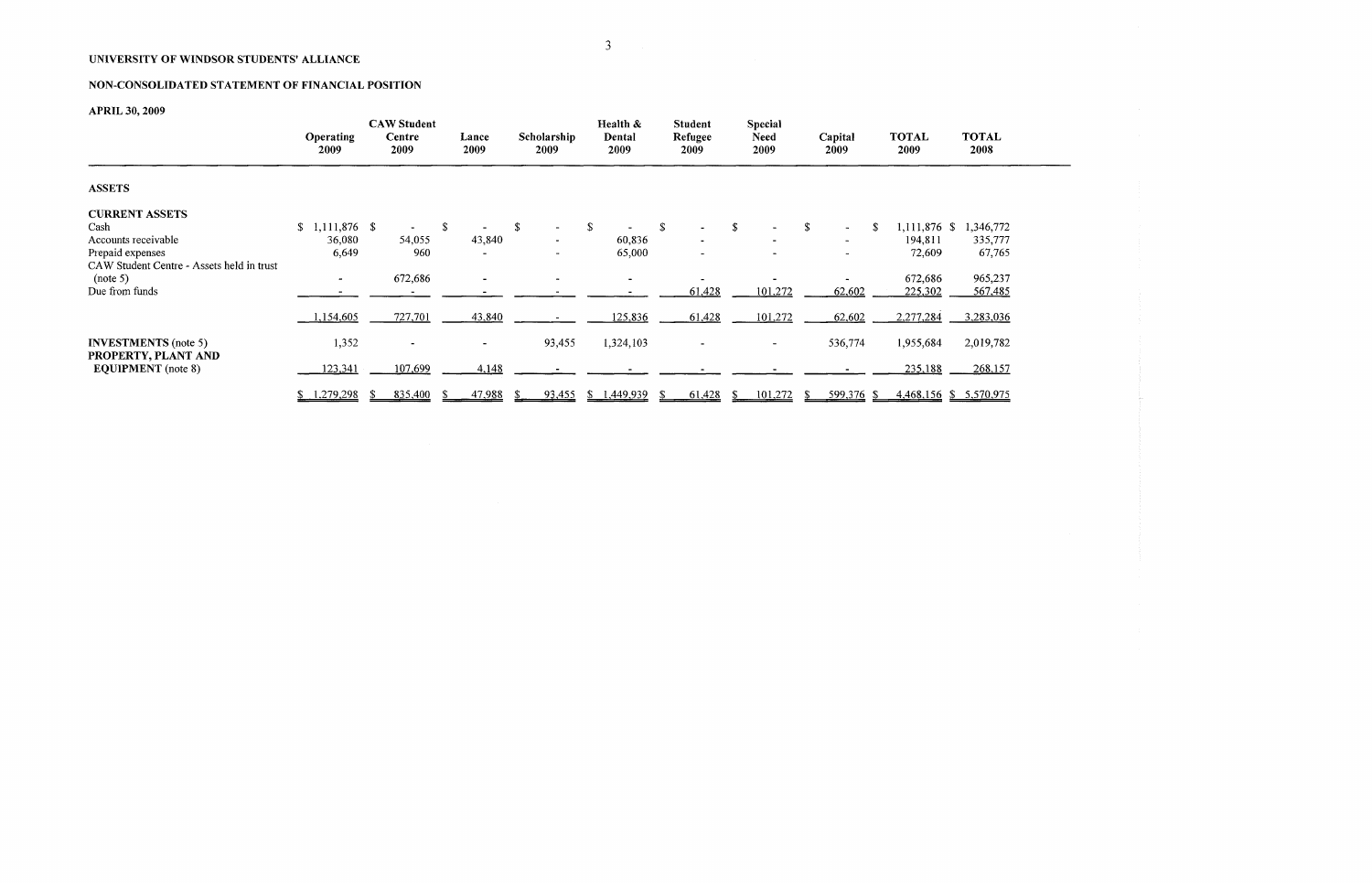# NON-CONSOLIDATED STATEMENT OF FINANCIAL POSITION

# **APRIL 30, 2009**

9)

|                                                                                                                                 | <b>Operating</b><br>2009      | <b>CAW Student</b><br>Centre<br>2009 | Lance<br>2009             | Scholarship<br>2009 | Health &<br>Dental<br>2009   | <b>Student</b><br>Refugee<br>2009 | <b>Special</b><br><b>Need</b><br>2009 | Capital<br>2009       | <b>TOTAL</b><br>2009                    | <b>TOTAL</b><br>2008               |
|---------------------------------------------------------------------------------------------------------------------------------|-------------------------------|--------------------------------------|---------------------------|---------------------|------------------------------|-----------------------------------|---------------------------------------|-----------------------|-----------------------------------------|------------------------------------|
| <b>LIABILITIES</b>                                                                                                              |                               |                                      |                           |                     |                              |                                   |                                       |                       |                                         |                                    |
| <b>CURRENT LIABILITIES</b><br>Accounts payable and accrued liabilities<br>CAW Student Centre - trust obligation<br>Due to funds | $$1,084,239$ \, \$<br>113,405 | 756,979<br>78,421                    | $6,969$ \$<br>S.<br>2,890 | 1,655               | $\mathbf{\hat{S}}$<br>28,931 | \$                                | \$                                    | $\mathbf S$<br>$\sim$ | 1,091,208 \$<br>S<br>756,979<br>225,302 | 1,089,609<br>1,523,288<br>567,485  |
|                                                                                                                                 | 1,197,644                     | 835,400                              | 9,859                     | 1,655               | 28,931                       |                                   |                                       |                       | 2,073,489                               | 3,180,382                          |
| <b>LONG TERM DEFICIT UNIWIN (note 6)</b>                                                                                        | 60,635                        |                                      |                           |                     |                              |                                   |                                       |                       | 60,635                                  | 73,209                             |
| <b>FUND BALANCES</b>                                                                                                            |                               |                                      |                           |                     |                              |                                   |                                       |                       |                                         |                                    |
| <b>INVESTED IN PROPERTY, PLANT AND</b><br><b>EQUIPMENT</b><br><b>UNRESTRICTED</b><br><b>INTERNALLY RESTRICTED</b>               | 123,341<br>(102, 322)         | $\overline{\phantom{a}}$             | 4,148<br>33,981           | 91,800              | 1,421,008                    | 61,428                            | 101,272                               | 599,376               | 127,489<br>(102, 322)<br>2,308,865      | 134,684<br>(137, 379)<br>2,320,079 |
|                                                                                                                                 | 21,019                        |                                      | 38,129                    | 91,800              | 1,421,008                    | 61,428                            | 101,272                               | 599,376               | 2,334,032                               | 2,317,384                          |
|                                                                                                                                 | \$1,279,298                   | 835,400                              | 47,988                    | 93,455              | 1,449,939                    | 61,428                            | 101,272                               | 599,376 \$            |                                         | 4,468,156 \$ 5,570,975             |

### **ON BEHALF OF THE BOARD**

**Director Director**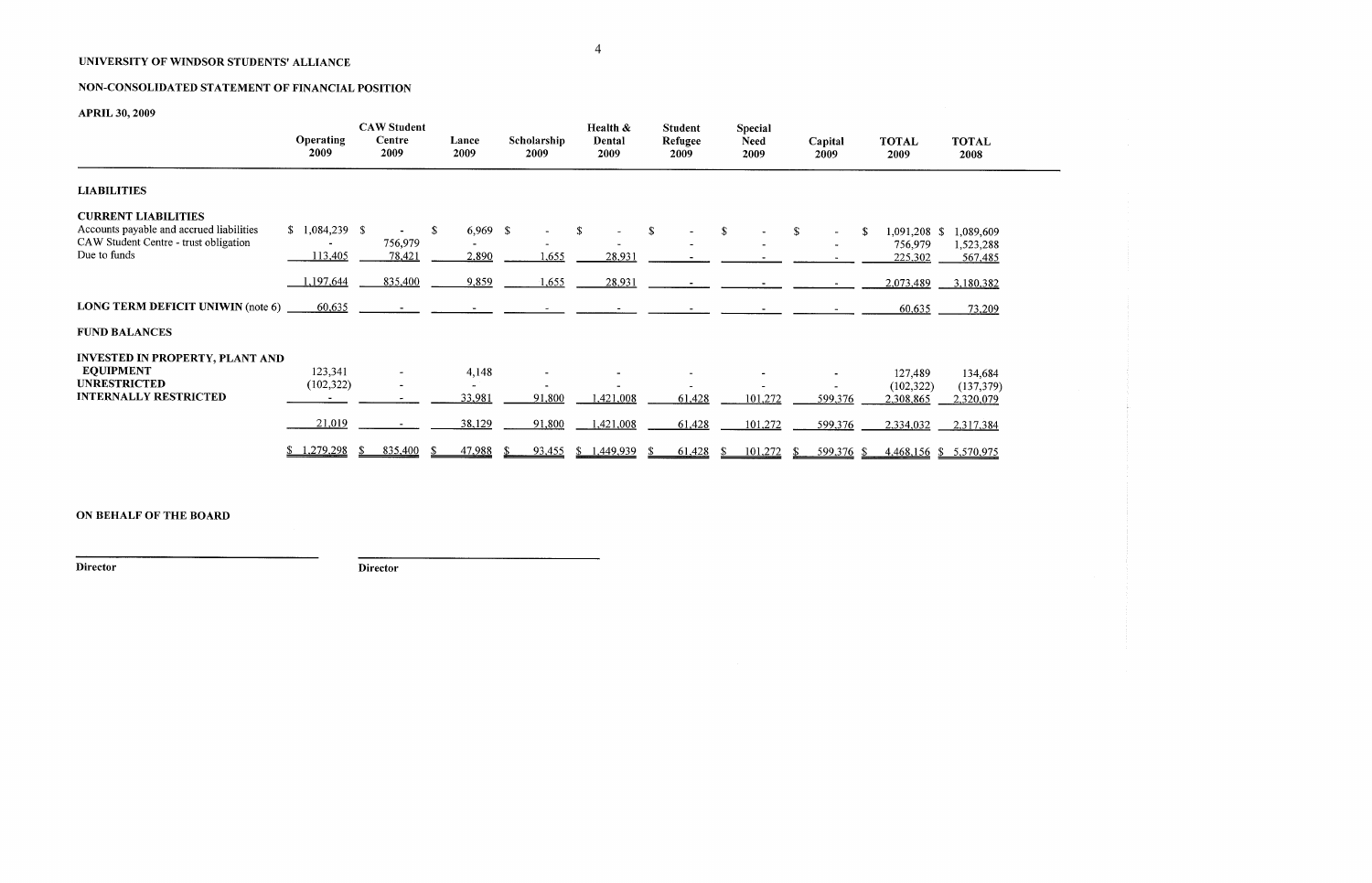# NON-CONSOLIDATED STATEMENT OF CASH FLOWS

|                                             | 2009                | 2008        |
|---------------------------------------------|---------------------|-------------|
| <b>CASH FLOWS FROM OPERATING ACTIVITIES</b> |                     |             |
| Cash receipts from customers and members    | \$.<br>4,926,762 \$ | 4,712,211   |
| Cash paid to suppliers and employees        | (5,013,376)         | (4,500,952) |
|                                             | (86, 614)           | 211,259     |
| <b>CASH FLOWS FROM INVESTING ACTIVITIES</b> |                     |             |
| Purchase of property, plant and equipment   | (49,180)            | (100, 194)  |
| Uniwin Student Pub Inc. loan advanced       | (55,000)            | (56,000)    |
| Sale (purchase) of investments              | 83,723              | (36, 868)   |
| Interest income                             | (127.825)           | 192,152     |
|                                             | (148, 282)          | (910)       |
| <b>INCREASE (DECREASE) IN CASH POSITION</b> | (234, 896)          | 210,349     |
| <b>CASH POSITION, BEGINNING</b>             | 1,346,772           | 1,136,423   |
| <b>CASH POSITION, ENDING</b>                | 1,111,876<br>S.     | 1,346,772   |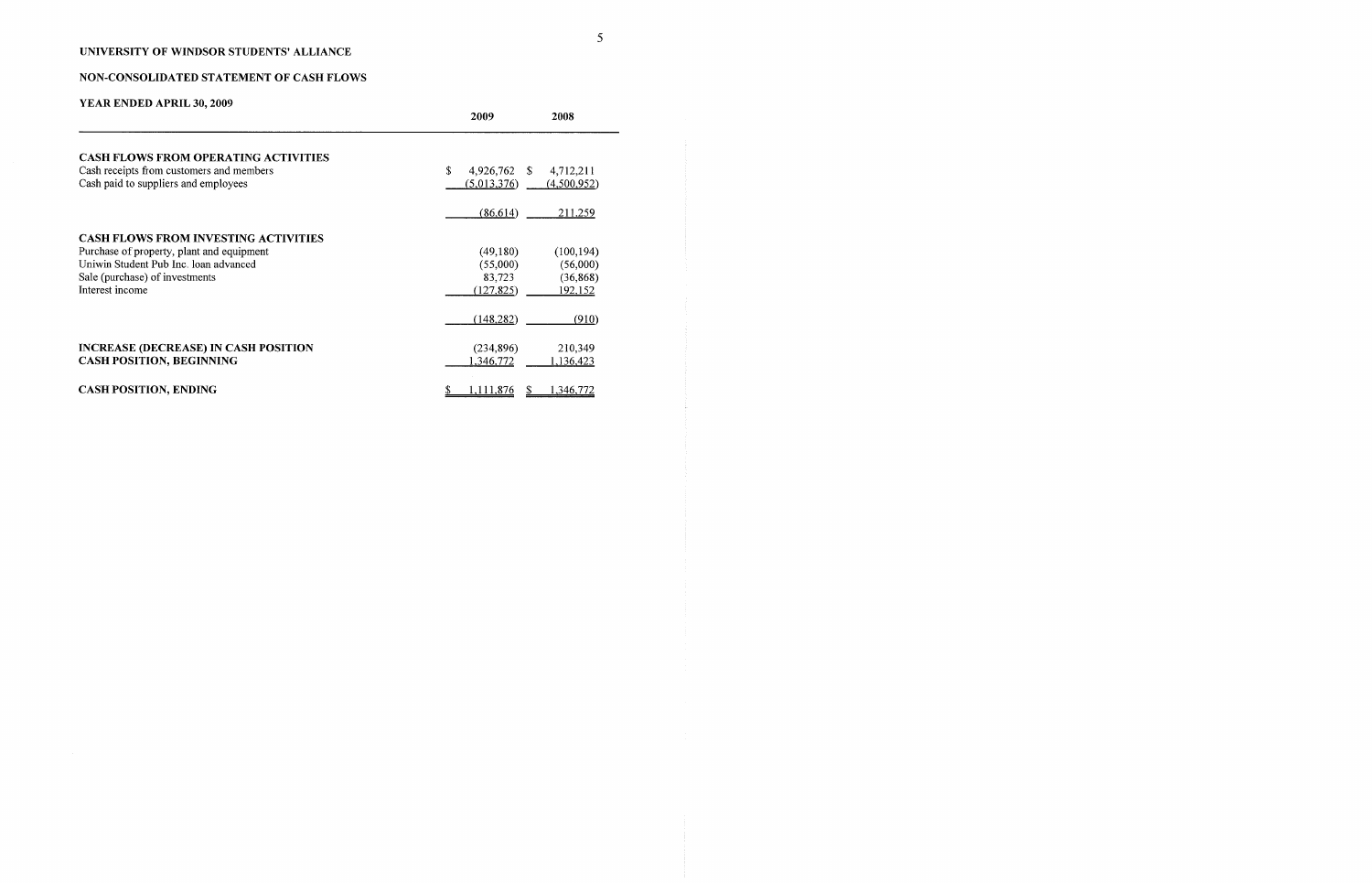#### NOTES TO NON-CONSOLIDATED FINANCIAL STATEMENTS

The University of Windsor Students' Alliance is incorporated under the Corporations Act (Ontario) The organization's mission is to enhance student life through advocacy, representation and services. The organization is exempt from income taxes under Section 149(1)(1) of the Income Tax Act of Canada.

**APRIL 30, 2009**

#### 1. NATURE OF ACTIVITIES

The non-consolidated financial statements have been prepared in accordance with Canadian generally accepted accounting principles and reflect the following significant accounting policies:

#### 2. SIGNIFICANT ACCOUNTING POLICIES

### **IMPAIRMENT OF LONG-LIVED ASSETS**

Long-lived assets are tested for recoverability whenever events or changes in circumstances indicate that their carrying amounts may not be recoverable. An impairment loss is recognized when their carrying value exceeds the total undiscounted cash flows expected from their use and eventual disposition. The amount of the impairment loss is determined as the excess of the carrying value of the asset over its fair value.

The University of Windsor Students' Alliance owns 100% of the outstanding shares of Uniwin Student Pub Inc. Uniwin Student Pub Inc. is a profit oriented enterprise that operates a pub on the university campus. The investment in Uniwin Student Pub Inc. is recorded using the equity method (see note 6) and has not been consolidated in the University of' Windsor Students' Alliance financial statements Financial Statements for Uniwin Student Pub Inc. are available on request (note 7).

> Furniture and fixtures Equipment Computer, software and electronics

### INVESTMENT IN UNIWIN STUDENT PUB INC.

#### **PROPERTY, PLANT AND EQUIPMENT**

Property, plant and equipment consist of furniture and fixtures, equipment, and computer, software and electronics and are carried at cost less accumulated amortization. Contributed property, plant and equipment are recorded at fair value at the date of contribution. Amortization is calculated over the estimated service lives of the assets, which are as follows:

> 20% declining balance 20% declining balance 50% year 1, 25% years 2 and 3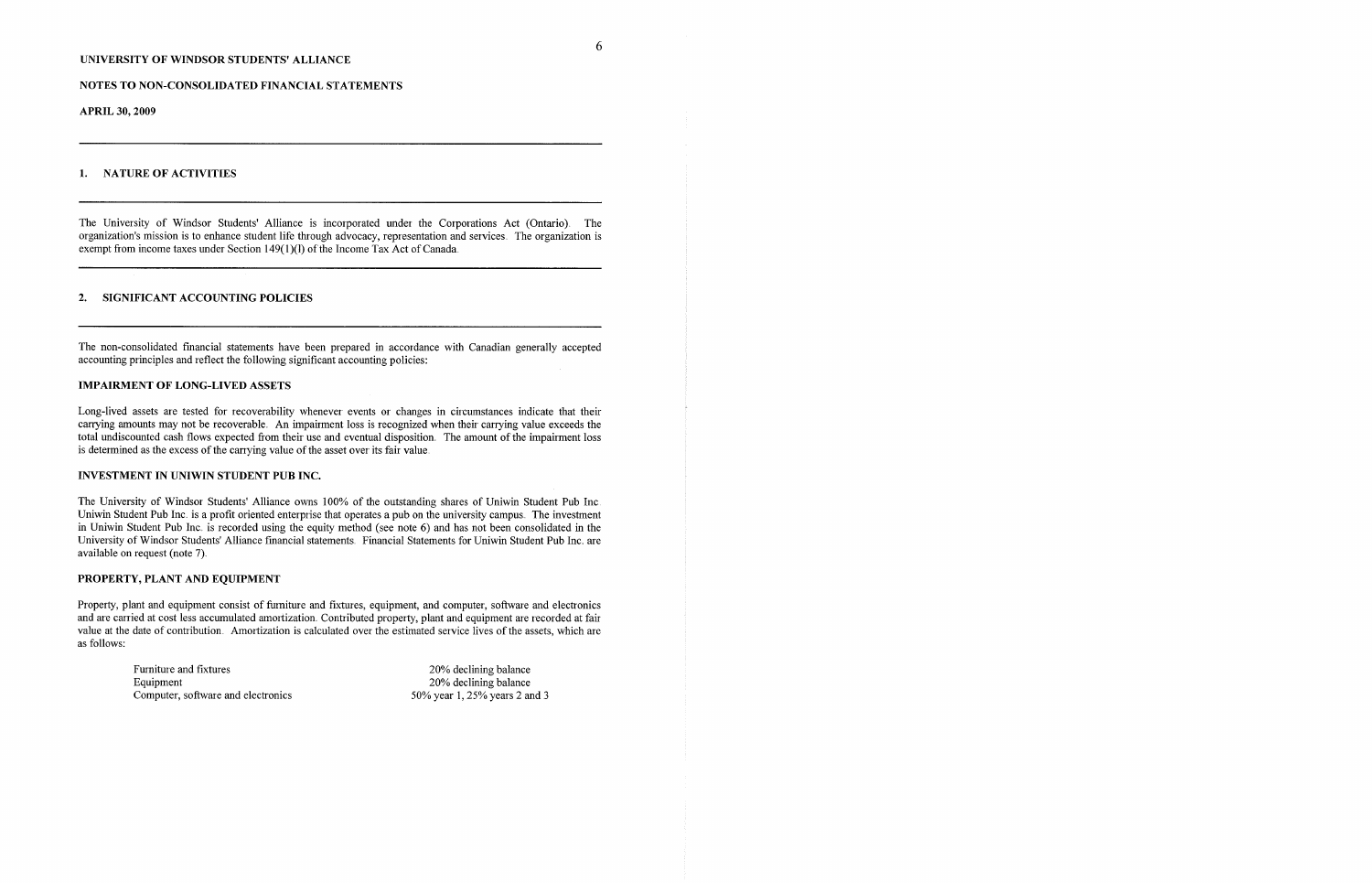### NOTES TO NON-CONSOLIDATED FINANCIAL STATEMENTS

**APRIL 30, 2009**

### 2. SIGNIFICANT ACCOUNTING POLICIES - **continued**

### FUND ACCOUNTING

The CAW Student Centre fund is a restricted fund established to track activity with the CAW Student Centre which is owned by the University of Windsor and is managed by the University of Windsor Students' Alliance under a management agreement that expired April 30, 2009.. Under the terms of this agreement, the organization has agreed to manage the operations of the CAW Student Centre, and to ensure that sufficient reserves are available for future capital expenditures and other ongoing obligations, as well as to hold certain assets and liabilities arising from those operations in trust for the University of Windsor. The agreement requires that a reserve be established of \$1 million.

#### *Operating Fund*

Revenue and expenses related to program delivery and administrative activities are reported in the operating fund.

#### *CA W Student Centre Fund*

Effective July 30, 2001, the Lance newspaper joined the University of Windsor Students' Alliance as a constituent wholly owned division. The organization has agreed to allow the Lance complete and unfettered content freedom, however, the organization will provide financial and other services to the Lance on a cost-free basis. These services include, but are not limited to the following: bookkeeping, financial administration, insurance, capital loans, professional fees, and other administrative services from time to time that may be required. It is the intent of the agreement that if the Lance has profit from its operations, that this profit will be used for continued and further Lance operations, or on capital improvements to the Lance as may be determined by the Lance.

#### *Lance Fund*

The scholarship fund was established in 1996 for the purpose of awarding scholarships of up to \$10,000 annually commencing with the 1997 academic year. At the outset of the program, \$100,000 was invested in a reserve to fund these scholarships.. The fund is invested in cash and marketable securities which are carried at fair market value.

#### *Schohtrship Fund*

#### *Health and Dental Fund*

The Health and Dental fund was established by the members of the University of Windsor Students' Alliance (UWSA) through the passage of a referendum to provide Health and Dental insurance coverage to the members of the organization. The UWSA collects mandatory fees from each full-time undergraduate student and then offers these students an opportunity to opt out of the program. In 2003, the UWSA began to self-insure the drug and dental components of the plan. All annual deficits and surpluses are invested in the Health and Dental reserve. The reserve is invested in cash and marketable securities which are carried at fair market value.

#### *Student Refugee Fund*

The student refugee fund was established in 2002 for the investment of refugee student plan surpluses.

### *Special Need Fund*

The special need fund was established to maintain surplus funds for' the specific use by the Student Needs Access Coalition and the Wheelchair Accessibility Coalition. The coalitions provide services to benefit students with special needs and challenges..

#### *Capital Expenditure Fund*

The Capital fund collects student fees for use towards large capital projects as approved by the board or by referendum. Surpluses beyond the eleven year commitment (note 10) remain with the Capital Expenditure Fund, for the restricted purposes of assisting with other capital costs relating to the CAW Student Centre renovations and future capital projects.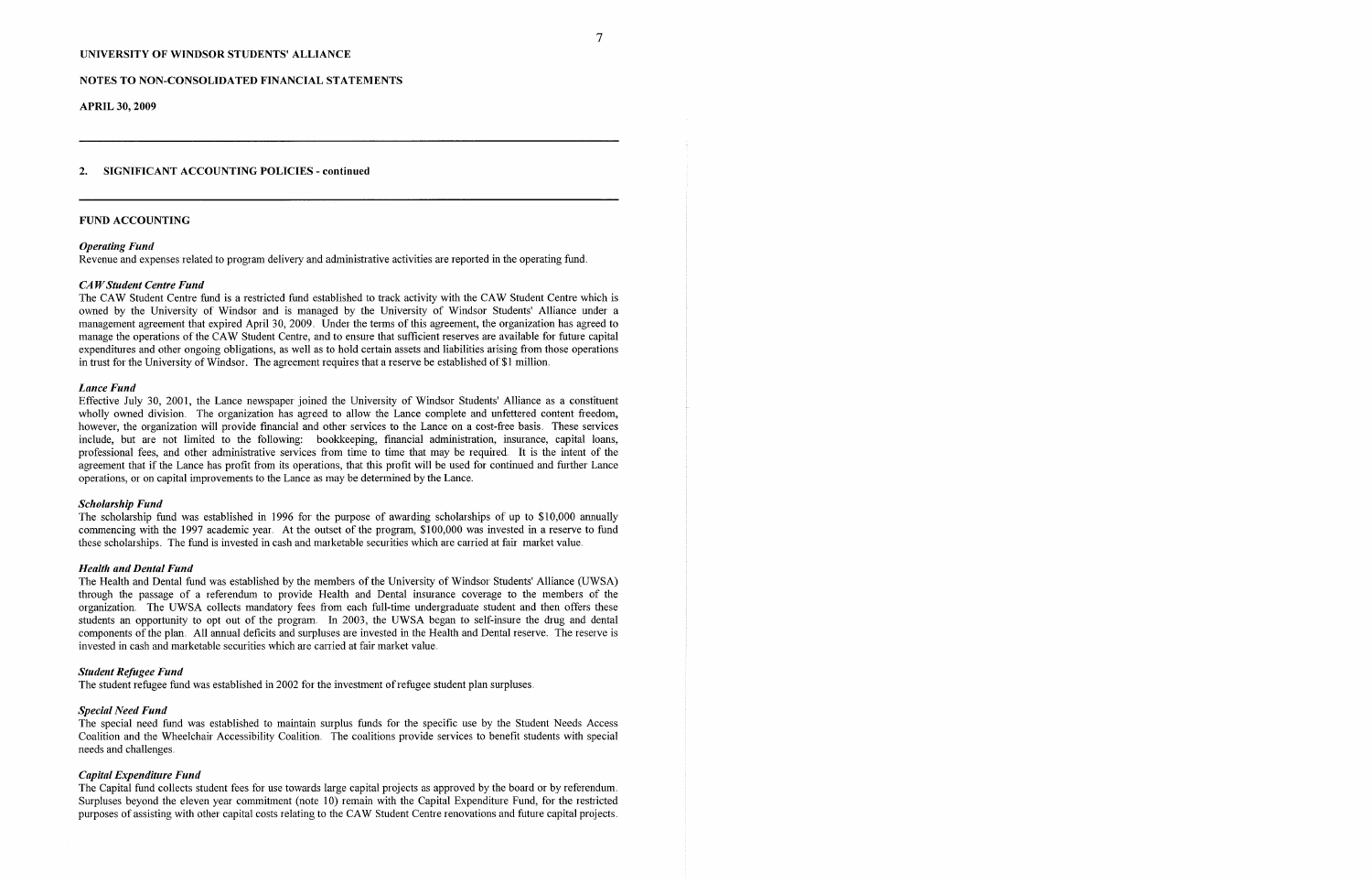### NOTES TO NON-CONSOLIDATED FINANCIAL STATEMENTS

**APRIL 30, 2009**

### 2. SIGNIFICANT ACCOUNTING POLICIES - **continued**

#### REVENUE RECOGNITION

The organization follows the restricted fund method of accounting for contributions. Restricted contributions related to general operations are recognized as revenue of the operating fund in the year in which the related expenses are incurred. All other restricted contributions are recognized as revenue of the appropriate restricted fund. Unrestricted contributions and revenue are recognized as revenue of the appropriate fund when persuasive evidence of an arrangement exists, delivery has occurred, the price to the buyer is fixed or determinable and collection is reasonably assured.

### **CASH HELD FOR STUDENT ORGANIZATIONS**

The organization holds cash in trust on behalf of various student organizations. Funds are deposited with the organization and then withdrawn when they are needed. The amounts remaining at year end relate to the balance of cash held with the organization and are included in accounts payable and accrued liabilities. At year end, total cash held on behalf of student associations was \$434,256 (2008, \$404,598) and total cash held on behalf of' student clubs was \$78,710 (2008, \$65,328)

### USE OF ACCOUNTING ESTIMATES

The organization classifies all financial instruments as either held to maturity, available for sale, held for trading, loans and receivables, or other financial liabilities. Financial assets held to maturity, loans and receivables, and financial liabilities other than those held for trading, are measured at amortized cost. Available for sale instruments are measured at fair value with unrealized gains and losses recognized in the statement of changes in fund balances and trust obligation Instruments classified as held for trading are measured at fair value with unrealized gains and losses recognized on the statement of operations..

The organization has designated its cash and investments as held for trading, which are measured at fair value. Accounts receivable are classified as loans and receivables, which are measured at amortized cost. Accounts payable and accrued liabilities and long term debt are classified as other financial liabilities, which are measured at amortized cost.

 $\overline{8}$ 

The preparation of fmancial statements in conformity with Canadian generally accepted accounting principles requires management to make estimates and assumptions that effect the reported amounts of assets and liabilities and disclosures of contingent assets and liabilities at the date of' the financial statements and the reported amounts of revenues and expenses during the reporting period. Actual results could differ from these estimates. Significant areas requiring the use of managements' estimates include the allowance for doubtful accounts, allocation of student fee revenue and health plan premium accruals.

#### FINANCIAL INSTRUMENTS - RECOGNITION AND MEASUREMENT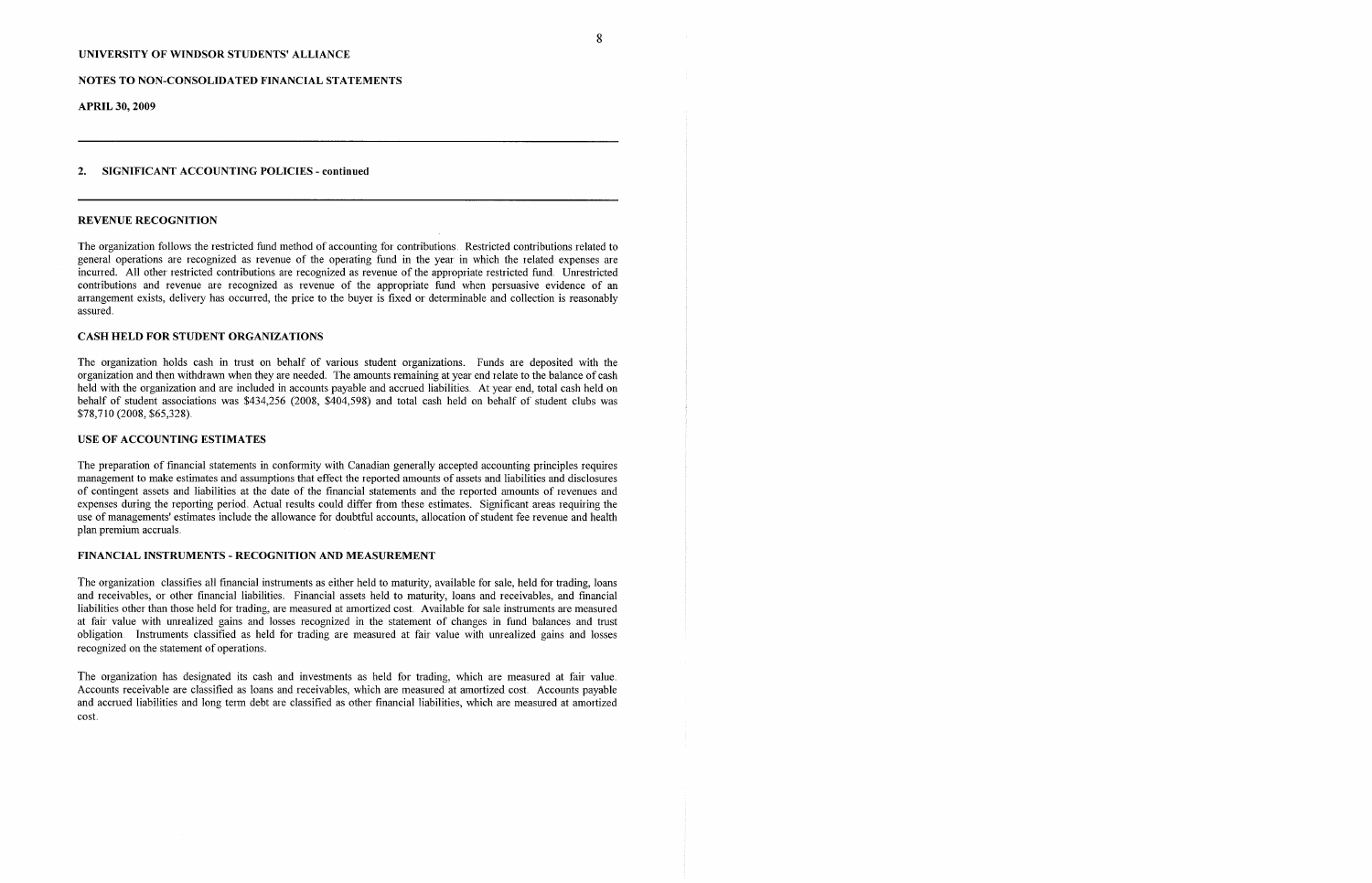#### NOTES TO NON-CONSOLIDATED FINANCIAL STATEMENTS

**APRIL 30, 2009**

#### 3. NEW ACCOUNTING POLICIES

#### CAPITAL DISCLOSURES

Effective May 1, 2008, the organization adopted the recommendations of CICA Handbook *Section 1.535, Capital Disclosures* This section establishes standards for disclosing information about an organization's capital and how it is managed It describes the disclosure requirements of the organization objectives, policies and processes for managing capital, the quantitative date relating to what the organization regards as capital, disclosures for externally imposed capital requirements, whether the entity has complied with those requixements, and if' it has not complied, the consequences of such non-compliance. The organization has included disclosure recommendations by this new Handbook section in note 9.

### GOING CONCERN

Effective May 1, 2008, the company adopted the recornmendations of CICA Handbook *Section 1400, General Standards oJFinancial Statement Presentation,* to change the guidance related to management's responsibility to assess the ability of the entity to continue as a going concern.. Management is required to make an assessment of an entity's ability to continue as a going concern and should take into account all available information about the future, which is at least, but not limited to, twelve months from the balance sheet date. Disclosure is required of material uncertainties related to events or conditions that may cast significant doubt upon the entity's ability to continue as a going concern. Adoption of this standard had no impact on the company's financial statements.

As of May 1, 2009, the company will be required to adopt CICA Handbook *Section 4470*, Disclosure of Allocated *Expenses by Not-for-Profit Organizations,* which establishes disclosure standards for not-for-profit organizations that classify their expenses by function and allocate these expenses to a number of functions to which the expenses relate.. When allocations of fundraising and general support expenses have been made to other functions, the organization will be required to disclose an explanation of the policies adopted for the allocation, the nature of the expenses being allocated and the basis on which such allocations have been made. The organization must also disclose the amounts allocated from each of these two functions, and the amounts and the functions to which they have been allocated. The organization has not yet assessed the impact of this new standard on its financial statements.

As of May 1, 2009, the company will be required to adopt CICA Handbook *Section 3064, Goodwill and Intangible Assets, which will replace the existing standard.* The new standard revises the requirement for recognition, measurement and presentation and disclosure of intangible assets. The adoption of this standard is not expected to have a material impact on the company's financial statements..

### 4. FUTURE ACCOUNTING PRONOUNCEMENTS

#### ALLOCATED EXPENSES

### GOODWILL AND INTANGIBLE ASSETS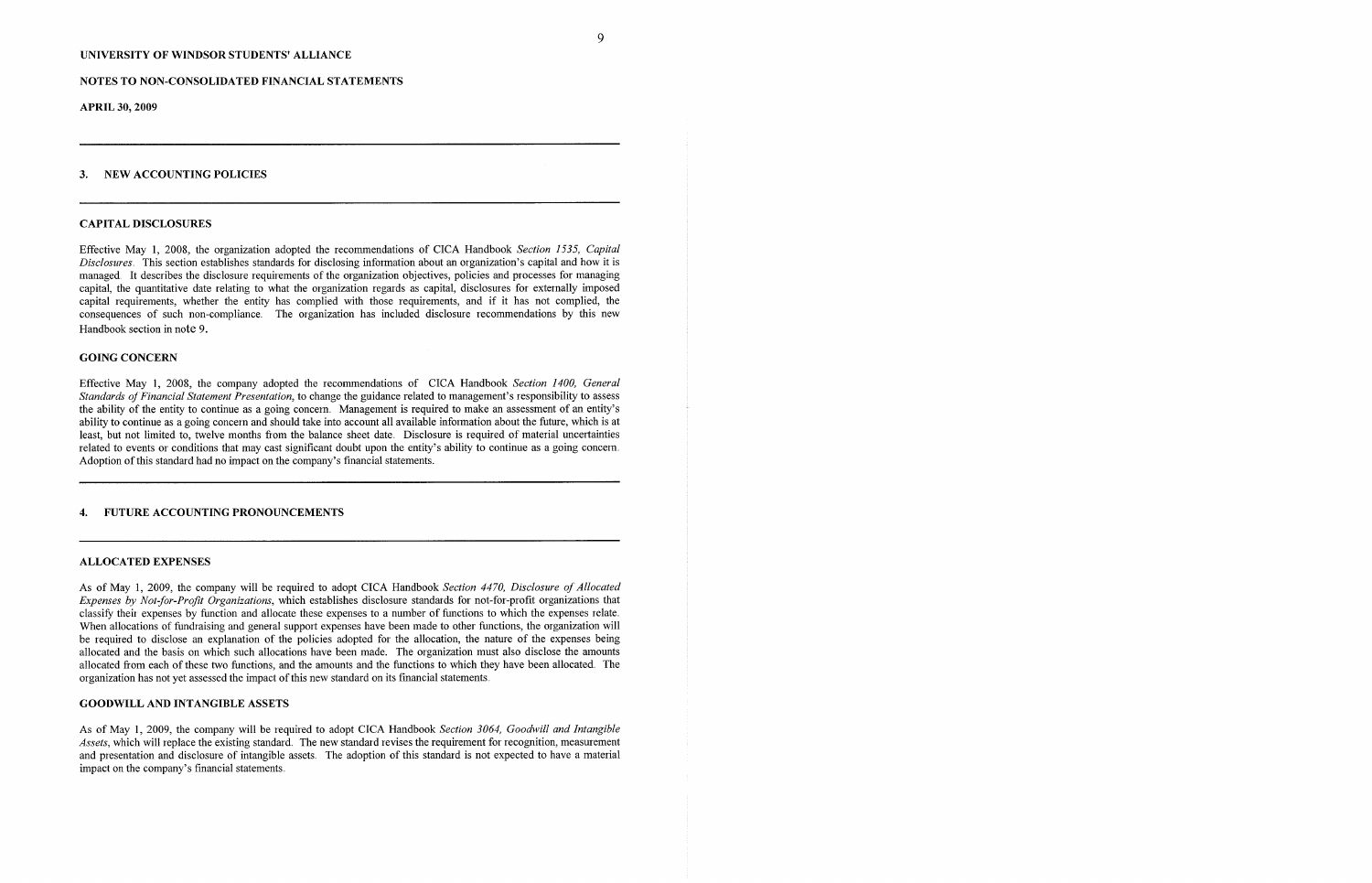# NOTES TO NON-CONSOLIDATED FINANCIAL STATEMENTS

**APRIL 30, 2009**

Investmems, short term deposits and assets held in trust consist of bonds, equities, trusts, mutual funds, cash and cash equivalents.  $\sim$  10  $^{\circ}$ 

| 5.<br><b>INVESTMENTS</b>                                                                                                                                                                     | 2009                                                          | 2008                                                |  |
|----------------------------------------------------------------------------------------------------------------------------------------------------------------------------------------------|---------------------------------------------------------------|-----------------------------------------------------|--|
| The book values of the following assets are as follows:                                                                                                                                      |                                                               |                                                     |  |
| Operating Fund - Short term deposits<br>CAW Student Centre Fund - Assets held in trust<br>Scholarship Fund - Investments<br>Health & Dental fund - Investments<br>Capital Fund - Investments | \$<br>$1,352$ \$<br>716,855<br>98,769<br>1,376,369<br>625,062 | 1.330<br>978,967<br>128.641<br>1,469,132<br>324,058 |  |
|                                                                                                                                                                                              | 2.818,407                                                     | 2.902.1                                             |  |

| <b>LONG-TERM DEFICIT UNIWIN</b><br>6.         | 2009 | 2008                                                               |
|-----------------------------------------------|------|--------------------------------------------------------------------|
| Class A shares<br>Share of losses<br>Advances | \$   | 50<br>50<br>- \$<br>(922, 817)<br>(880, 391)<br>862,132<br>807,132 |
|                                               |      | (73.209)<br>(60.635)                                               |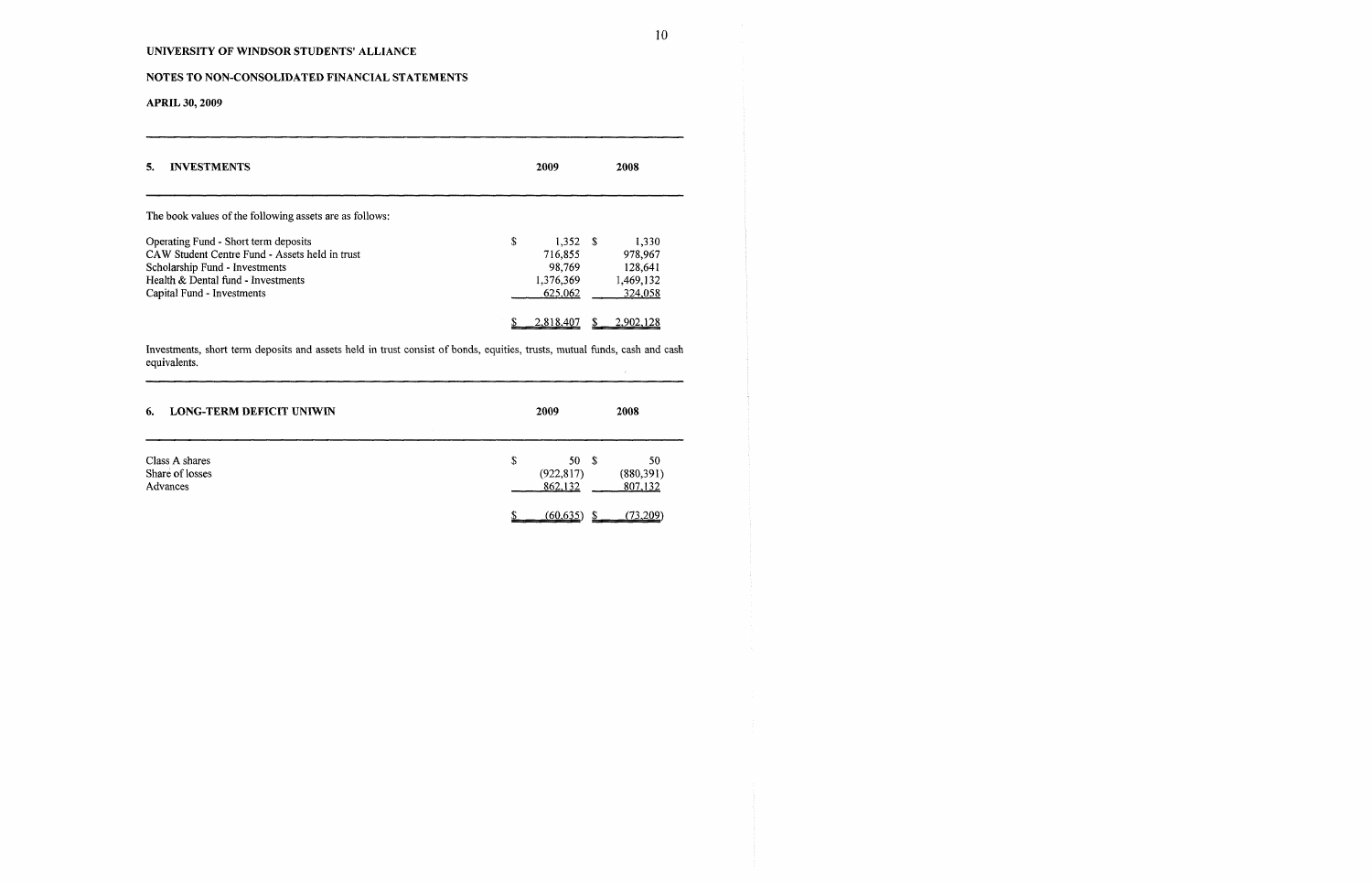# NOTES TO NON-CONSOLIDATED FINANCIAL STATEMENTS

**APRIL 30, 2009**

| <b>OPERATING RESULTS OF UNIWIN STUDENT PUB INC.</b><br>7. | 2009                  | 2008                  |
|-----------------------------------------------------------|-----------------------|-----------------------|
| <b>Financial Position</b>                                 |                       |                       |
| Total assets                                              | <u>29,764</u>         | -S<br><u>12,543</u>   |
| Total liabilities<br>Shareholders deficiency              | 885,359<br>(855, 595) | 825,713<br>(813, 170) |
| Total liabilities and shareholders' deficiency            | 29,764                | 12,543<br>S           |
| <b>Results of Operations</b>                              |                       |                       |
| <b>Total revenues</b>                                     | \$<br>476,154         | -S<br>525,679         |
| Total cost of goods sold                                  | 256,725               | 325,924               |
| Total expenses                                            | 261,855               | 280,978               |
| Net income (loss)                                         | (42, 426)             | (81,223)<br>- \$      |
| <b>Cash flows</b>                                         |                       |                       |
| Cash used in operations                                   | \$<br>$(50, 562)$ \$  | (65,025)              |
| Cash from financing activities                            | 55,000                | 56,000                |
| Net change in cash                                        | 4,438                 | (9,025)               |

# 8. PROPERTY, PLANT AND EQUIPMENT **2009 2008**

|                                    | Cost          |   | Accumulated<br>Amortization | <b>Net</b>    |      | Net.           |
|------------------------------------|---------------|---|-----------------------------|---------------|------|----------------|
| <b>OPERATING FUND</b>              |               |   |                             |               |      |                |
| Furniture and fixtures             | \$<br>293,105 | S | $(252,368)$ \$              | 40.737        | - \$ | 50,922         |
| Equipment                          | 197,355       |   | (131, 967)                  | 65,388        |      | 54.367         |
| Computer, software and electronics | 200,228       |   | (183, 012)                  | <u>17,216</u> |      | 24,696         |
|                                    |               |   |                             |               |      |                |
|                                    | 690,688       |   | (567, 347)                  | 123,341       |      | 129,985        |
| <b>CAW STUDENT CENTRE</b>          |               |   |                             |               |      |                |
| Furniture and fixtures             | 208,769       |   | (106, 033)                  | 102,736       |      | 109,611        |
| Computer, software and electronics | 103,497       |   | (98, 534)                   | 4,963         |      | 23,862         |
|                                    |               |   |                             |               |      |                |
|                                    | 312,266       |   | (204, 567)                  | 107,699       |      | 133,473        |
| <b>LANCE</b>                       |               |   |                             |               |      |                |
| Computer, software and electronics | 22,930        |   | (18, 782)                   | 4,148         |      | 4,699          |
|                                    |               |   |                             |               |      |                |
|                                    | 1,025,884     |   | (790.696)                   | 235,188       |      | <u>268.157</u> |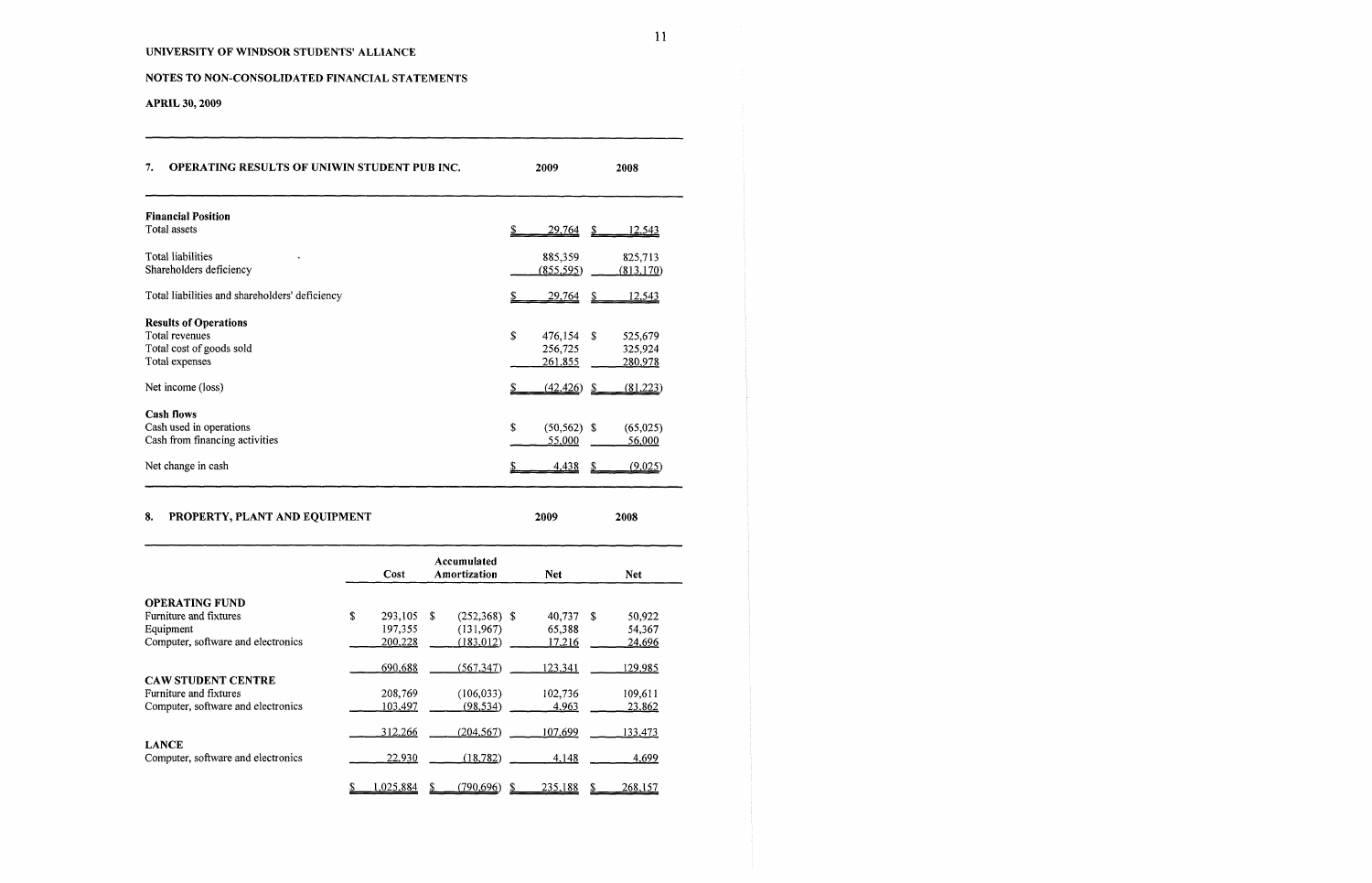### NOTES TO NON-CONSOLIDATED FINANCIAL STATEMENTS

**APRIL 30, 2009**

### 9. CAPITAL MANAGEMENT

The organization's capital consists of cash and investments. Its policy is to invest in low risk and guaranteed funds. The organization's primary objective in managing its capital is to maintain sufficient cash flow to fund the organization's operations. Approximately two-thirds of investments are held as cash and fixed income. The remainder is invested in equities.

### 10. COMMITMENTS

Management and the University of Windsor have plans in place for substantial renovations to the CAW Student Centre. The UWSA has committed to fund \$3,500,000 over an 11 year period. A referendum has been passed, whereby, fulltime students of the University of Windsor will be charged an additional \$20 per semester to assist with the financing of the renovations. The University of Windsor will remit these fees to the UWSA. Commencing November 1, 2000 semiannual donations of \$161,000 have been made by the UWSA to the University of Windsor acting on their obligation to this commitment.

Equipment with a net book value of' \$40,991 (2008, \$42,653) owned by the organization was provided to Uniwin Student Pub Inc. for its use. The University of Windsor Students' Alliance has not charged any rent to Uniwin Student Pub Inc. for the use of this equipment, or its premises or administrative services provided.

### 11. COMPARATIVE FIGURES

The presentation of certain accounts of the previous year has been changed to conform with the presentation adopted for the current year.

### 12. RELATED PARTY TRANSACTIONS

The organization owns 100% of Uniwin Student Pub Inc.

During the year the organization advanced \$55,000 (2008, \$56,000) to Uniwin Student Pub Inc.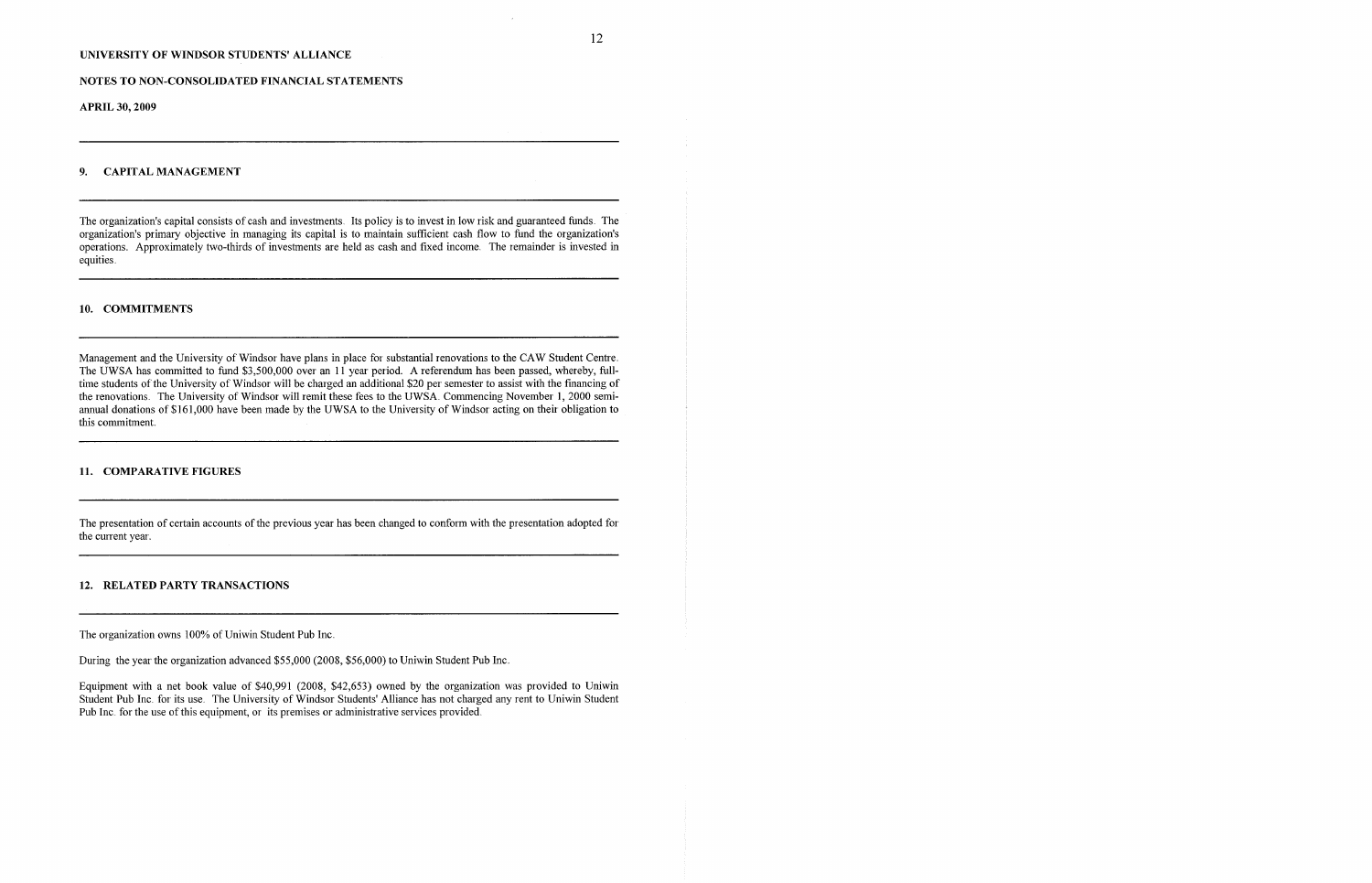NOTES TO NON-CONSOLIDATED FINANCIAL STATEMENTS

**APRIL 30, 2009**

13

### 13. FINANCIAL INSTRUMENTS

Credit risk arises from the potential that a customer will fail to perform its obligation. The organization has a sufficient number of diverse customers so the concentration of risk is minimized.

The organization's earnings are exposed to financial and market risk that arises from fluctuations in interest rates and market conditions and the degree of volatility of these rates and conditions. The organization does not use derivative instruments to reduce its exposure to interest rate or market risk.

Fair value estimates are made as of a specific point in time, using available information about the instrument. These estimates are subjective in nature and often cannot be determined with precision.

The organization has determined that the carrying value of cash, accounts receivable and accounts payable and accrued liabilities approximate their fair value at the balance sheet date because of the short-term maturity of those instruments.

The fair value of marketable securities are based on published prices at the balance sheet date.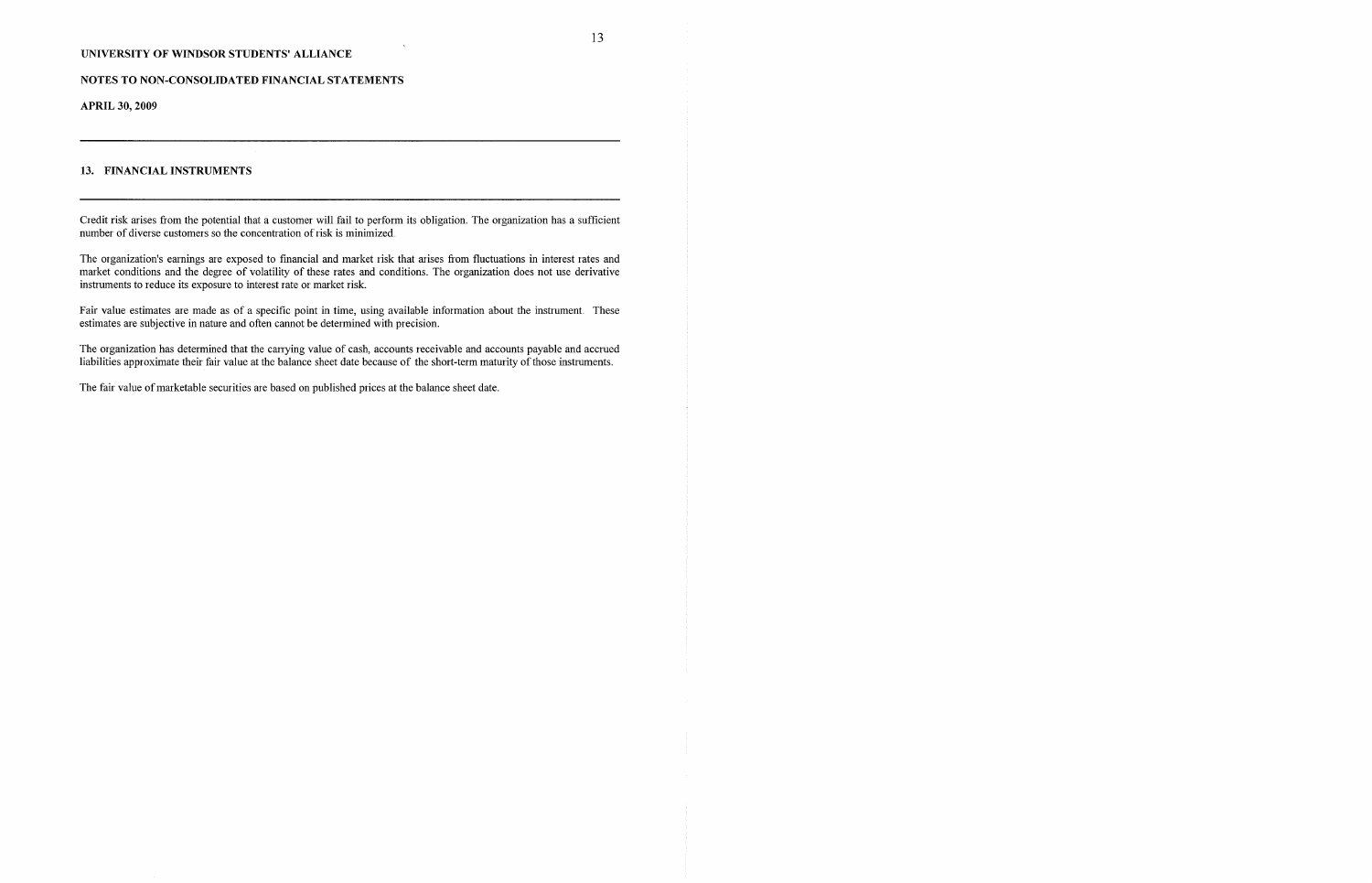### SUPPLEMENTARY FINANCIAL INFORMATION CENTRAL ADMINISTRATION PROGRAM - OPERATING FUND

# YEAR ENDED APRIL **30, 2009**

### 14 **Schedule 1**

|                                   | <b>Budget</b><br>2009 | Actual<br>2009      | Actual<br>2008 |
|-----------------------------------|-----------------------|---------------------|----------------|
| <b>REVENUE</b>                    |                       |                     |                |
| Student fees                      | \$<br>604,824         | \$<br>634,265<br>\$ | 636,536        |
| Sales and advertising             | 13,489                | 11,744              | 11,360         |
| Interest                          | 49,200                | 17,763              | 52,783         |
| Rent                              | 6,512                 | 6,512               | 6,555          |
| Other revenue                     | 81,662                | 87,185              | 134,260        |
| Uniwin Student Pub Inc. loss      |                       | (42, 426)           | (81,223)       |
|                                   | 755,687               | 715,043             | 760,271        |
| <b>EXPENSES</b>                   |                       |                     |                |
| Amortization                      | 45,600                | 37,093              | 48,712         |
| Advertising and promotion         | 8,820                 | 8,437               | 35,533         |
| Bad debts                         | 2,722                 | 13,878              | 1,935          |
| Banking and finance               | 7,160                 | 6,606               | 7,247          |
| Conferences, training and travel  | 10,800                | 6,951               | 13,226         |
| General insurance                 | 39,480                | 38,430              | 34,192         |
| Miscellaneous expense             | 17,400                | 19,139              | 12,525         |
| Office and equipment              | 28,995                | 20,646              | 23,322         |
| Professional fees                 | 28,600                | 30,280              | 32,476         |
| Programming supplies and expenses | 13,000                | 15,168              | 37,763         |
| Salaries and benefits             | 241,255               | 233,602             | 222,250        |
| Telephone, utilities and taxes    | 6,840                 | 5,586               | 5,796          |
| Unrealized loss on investment     |                       |                     | 6              |
|                                   | 450,672               | 435,816             | 474,983        |
| <b>REVENUE OVER EXPENSES</b>      | 305,015<br>S          | 279,227<br>2        | 285,288        |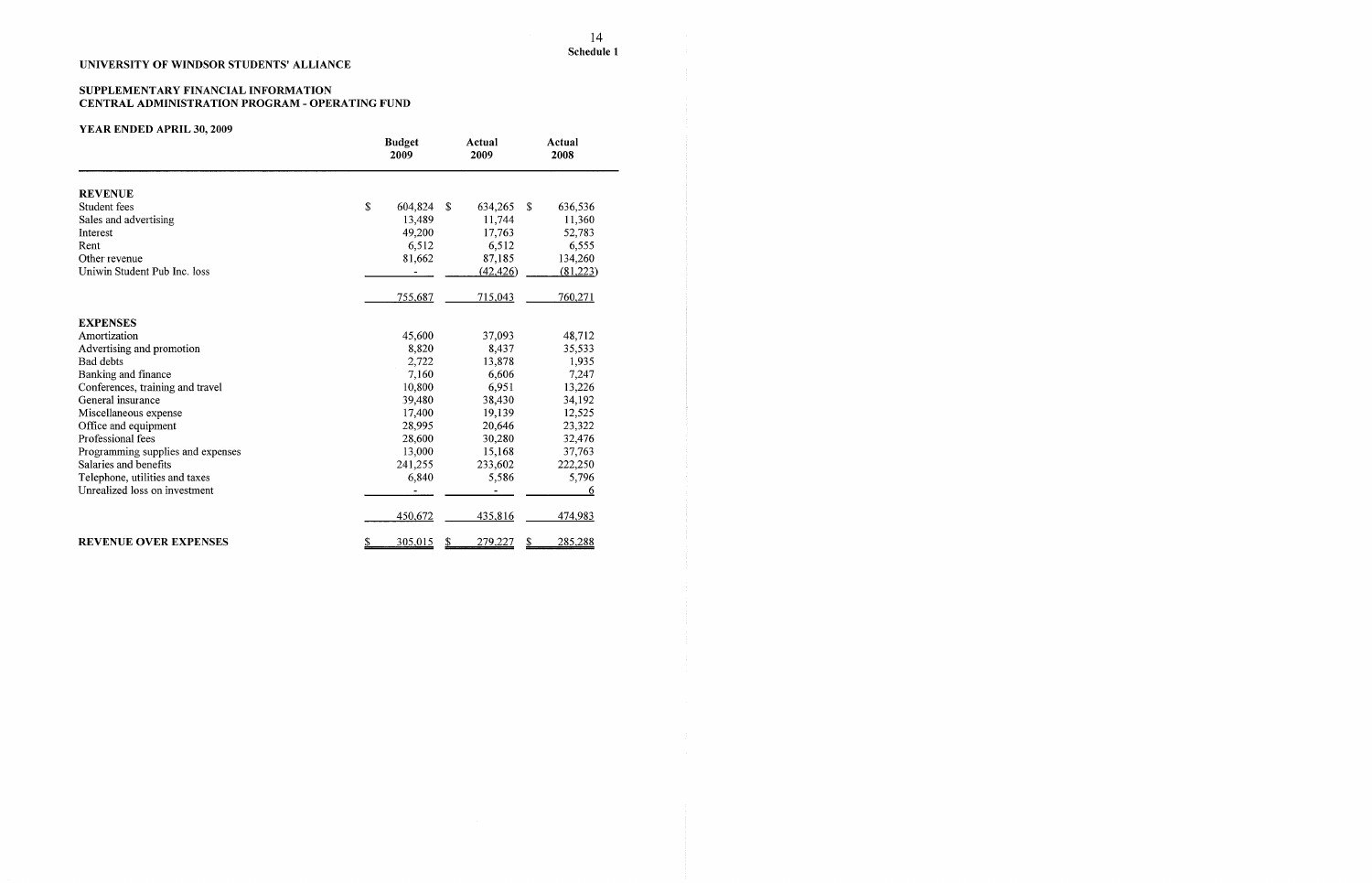#### SUPPLEMENTARY FINANCIAL INFORMATION BOOKSTORE PROGRAM - OPERATING FUND

# YEAR ENDED APRIL **30, 2009**

 $\sim 10^7$ 

 $\sim 10^{-1}$ 

|                                         | <b>Budget</b><br>2009 | Actual<br>2009 | Actual<br>2008 |
|-----------------------------------------|-----------------------|----------------|----------------|
| <b>REVENUE</b><br>Sales and advertising | 140,000               | 135,020<br>S   | 133,953<br>S   |
| <b>EXPENSES</b>                         |                       |                |                |
| Amortization                            | 300                   | 291            | 4,369          |
| Advertising and promotion               | 5,100                 | 6,731          | 5,909          |
| Cost of sales                           | 110,600               | 107,992        | 103,528        |
| Office and equipment                    | 1,750                 | 1,048          | 2,093          |
| Salaries and benefits                   | 12,922                | 12,073         | <u>12,080</u>  |
|                                         | 130,672               | 128,135        | 127,979        |
| <b>REVENUE OVER EXPENSES</b>            | 9,328<br>\$           | 6,885<br>S     | S<br>5,974     |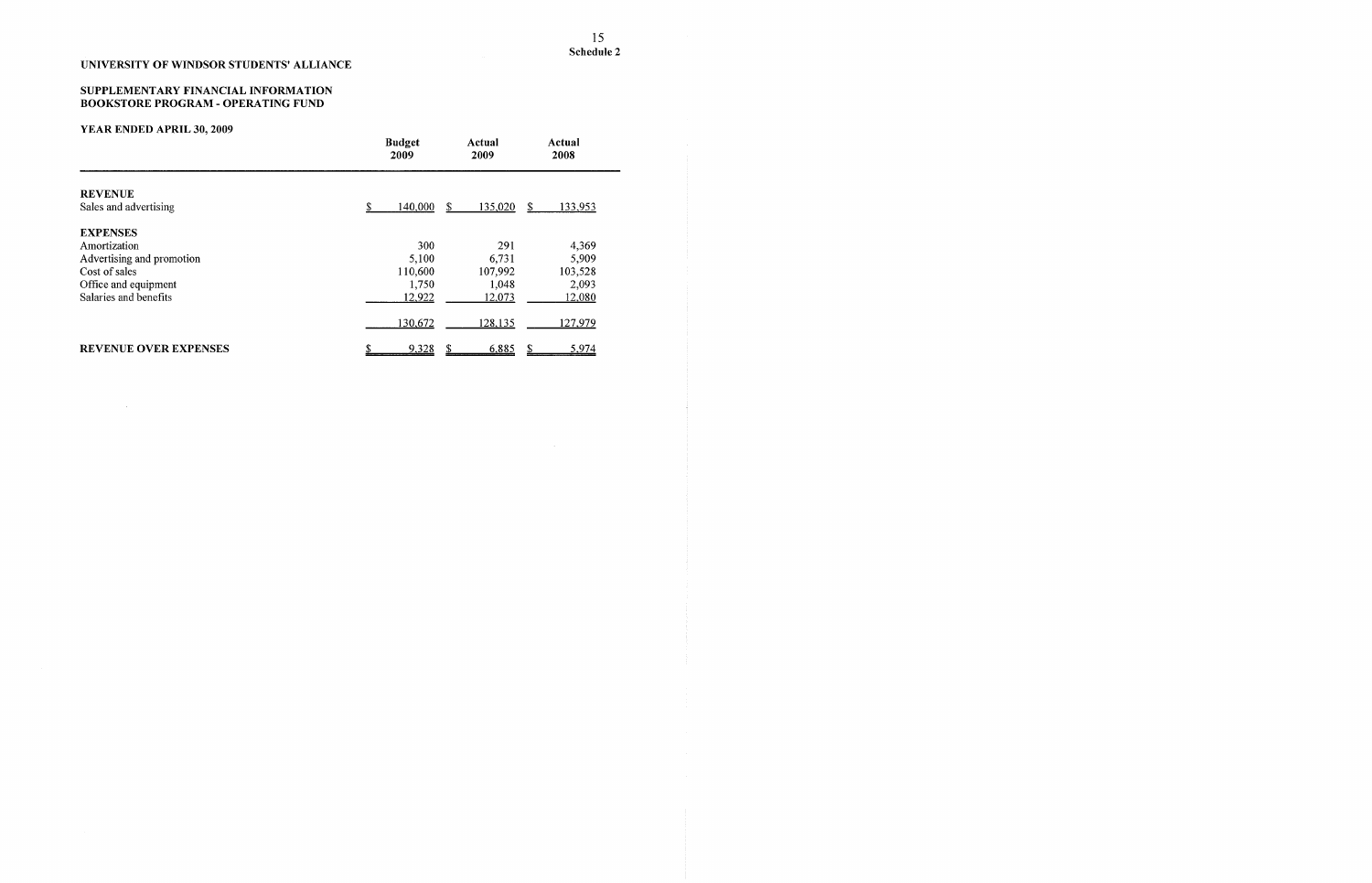### SUPPLEMENTARY FINANCIAL INFORMATION CHIEF RETURNING OFFICER PROGRAM - OPERATING FUND

|                                   | <b>Budget</b><br>2009 |           |              | Actual<br>2009 |   | Actual<br>2008 |
|-----------------------------------|-----------------------|-----------|--------------|----------------|---|----------------|
| <b>EXPENSES</b>                   |                       |           |              |                |   |                |
| Advertising and promotion         | \$                    | 1,875     | $\mathbb{S}$ | 65             | S | 424            |
| Office and equipment              |                       |           |              | 153            |   | $\blacksquare$ |
| Programming supplies and expenses |                       | 4,600     |              | 1,870          |   | 2,315          |
| Salaries and benefits             |                       | 14,706    |              | 15,342         |   | 14,788         |
| <b>REVENUE UNDER EXPENSES</b>     |                       | (21, 181) |              | (17, 430)      |   | (17, 527)      |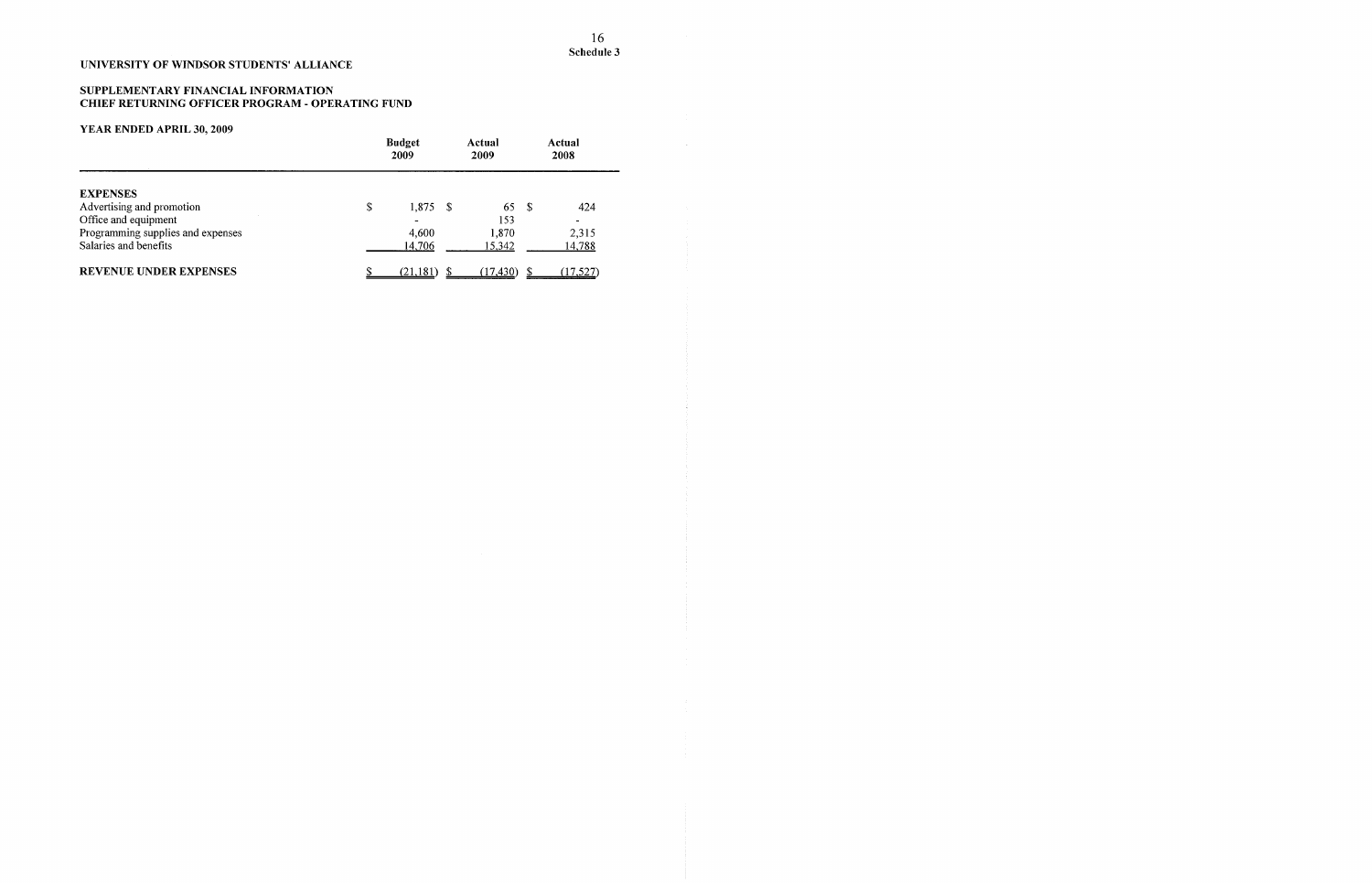### SUPPLEMENTARY FINANCIAL INFORMATION **SERVICES - OPERATING FUND**

|                                   | <b>Budget</b><br>2009 | Actual<br>2009      | Actual<br>2008                |
|-----------------------------------|-----------------------|---------------------|-------------------------------|
| <b>REVENUE</b>                    |                       |                     |                               |
| Other revenue                     | S<br><u>35,500</u>    | <u>11,628</u><br>-S | <u>11,978</u><br><sup>S</sup> |
| <b>EXPENSES</b>                   |                       |                     |                               |
| Amortization                      |                       | 38                  | 47                            |
| Advertising and promotion         | 9,280                 | 4,605               | 9,753                         |
| Conferences, training and travel  | 500                   |                     | (476)                         |
| Grants and scholarships           | 7,000                 | 3,937               | 7,531                         |
| Miscellaneous expense             | 200                   | 779                 |                               |
| Office and equipment              | 550                   | 520                 | 341                           |
| Programming supplies and expenses | 12,128                | 15,030              | 9,720                         |
| Salaries and benefits             | 16,354                | <u>15,815</u>       | <u>13,335</u>                 |
|                                   | 46,012                | 40,724              | 40,251                        |
| <b>REVENUE UNDER EXPENSES</b>     | (10, 512)             | (29,096)            | (28, 273)<br>\$               |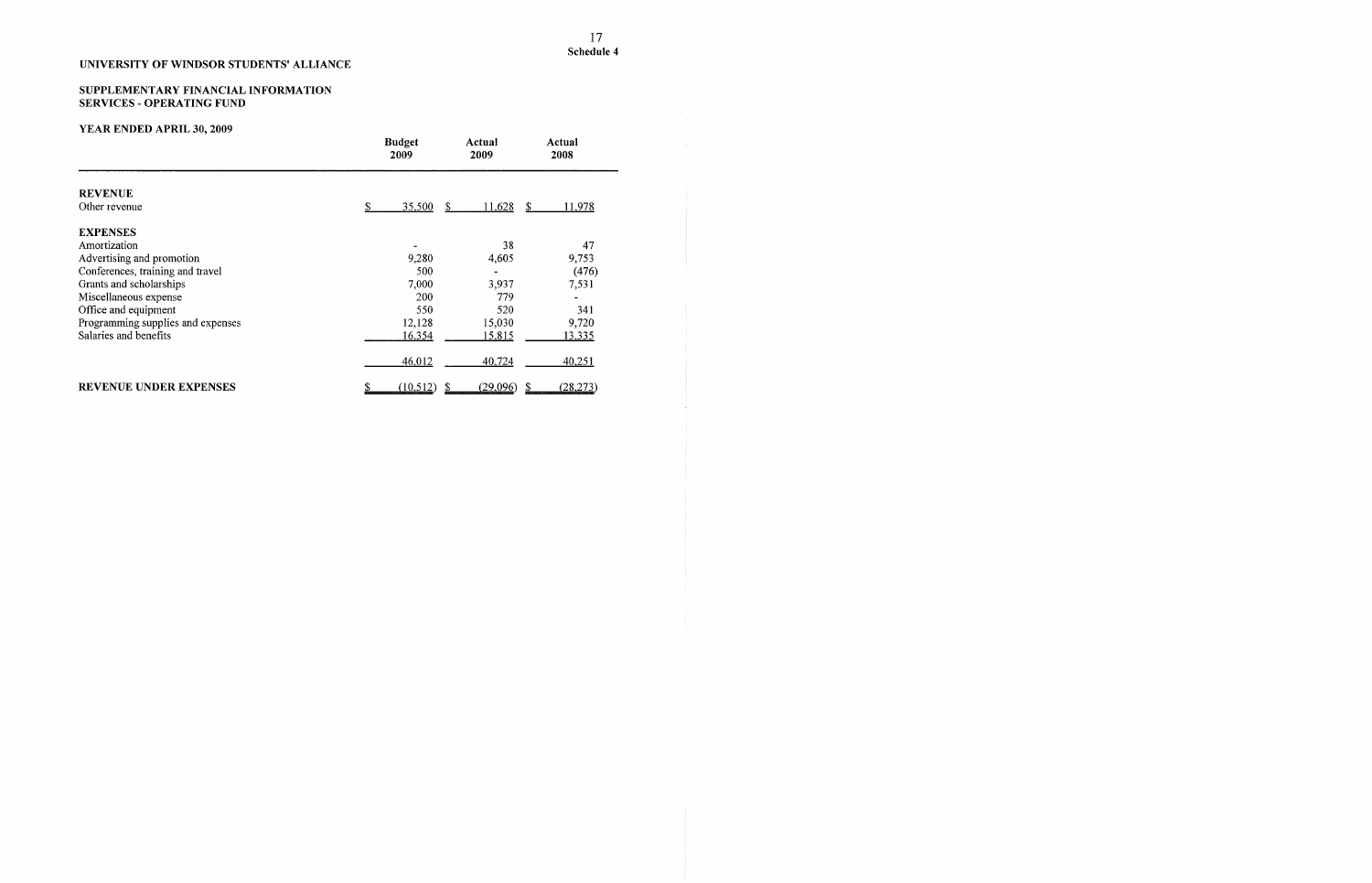#### SUPPLEMENTARY FINANCIAL INFORMATION PRESIDENT **-** OPERATING FUND

|                                   | <b>Budget</b><br>2009 |     | Actual<br>2009 |  | Actual<br>2008 |  |
|-----------------------------------|-----------------------|-----|----------------|--|----------------|--|
| <b>EXPENSES</b>                   |                       |     |                |  |                |  |
| Advertising and promotion         | \$<br>5,875           | - S | 916 \$         |  | 1,786          |  |
| Conferences, training and travel  | 4,090                 |     | 3.974          |  | 4,768          |  |
| Miscellaneous expense             |                       |     | $\blacksquare$ |  | 101            |  |
| Programming supplies and expenses |                       |     |                |  | 200            |  |
| Salaries and benefits             | 32.395                |     | 31.431         |  | 29,401         |  |
| Telephone, utilities and taxes    |                       |     |                |  | 350            |  |
| <b>REVENUE UNDER EXPENSES</b>     | (42,360)              |     | (36,321)       |  | (36,606)       |  |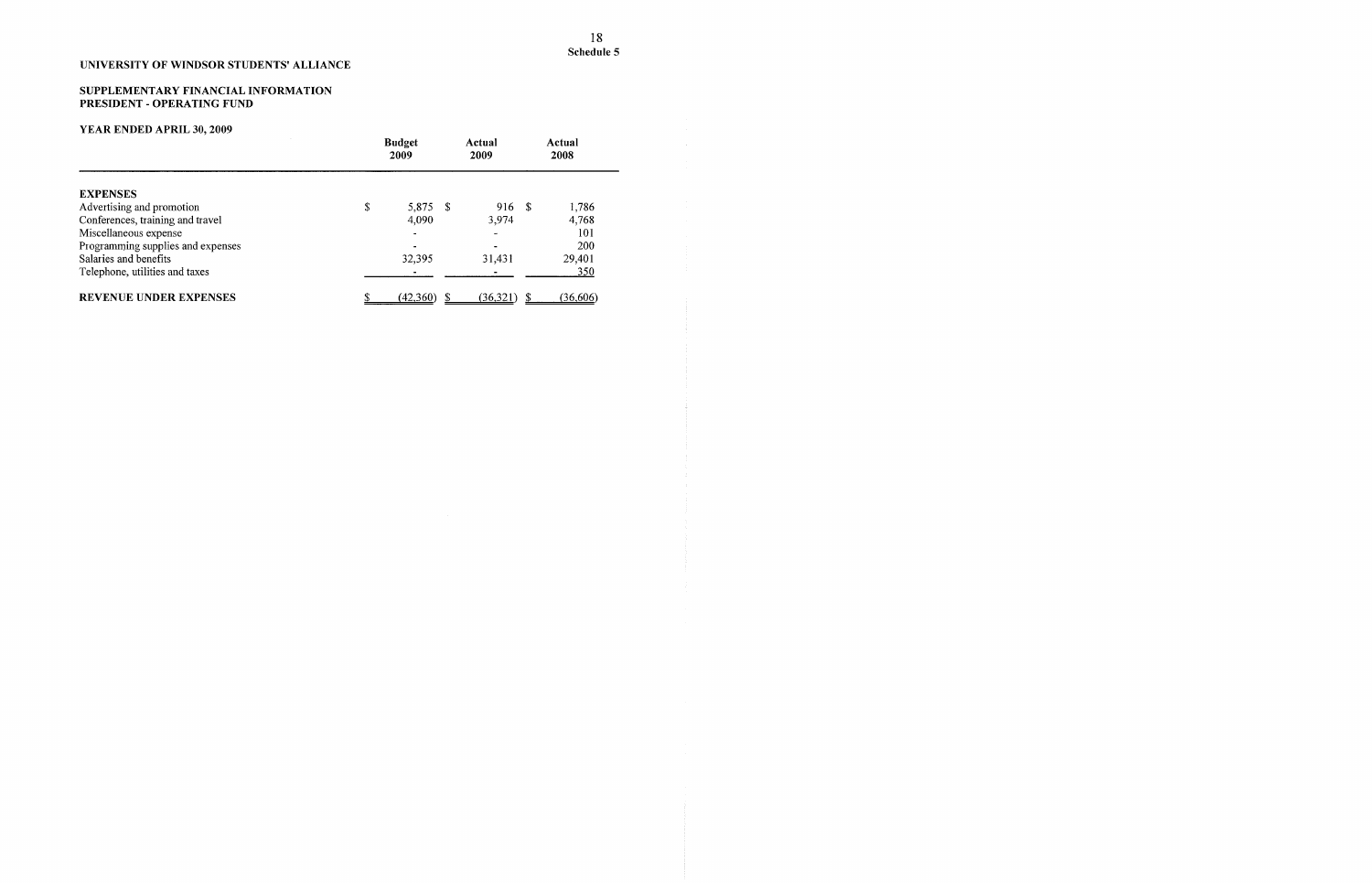#### SUPPLEMENTARY FINANCIAL INFORMATION VICE-PRESIDENT ADMINISTRATION - OPERATING FUND

|                                         | <b>Budget</b><br>2009 | Actual<br>2009 | Actual<br>2008 |
|-----------------------------------------|-----------------------|----------------|----------------|
| <b>REVENUE</b><br>Sales and advertising |                       | \$             | \$<br>10,955   |
| <b>EXPENSES</b>                         |                       |                |                |
| Advertising and promotion               | 2,785                 | 1,759          | 484            |
| Conferences, training and travel        | 3,220                 | 2,573          | 2,650          |
| Miscellaneous expense                   | 500                   | 138            | 443            |
| Programming supplies and expenses       |                       |                | 9,440          |
| Salaries and benefits                   | 34,563                | 33,246         | 31,096         |
| Telephone, utilities and taxes          |                       |                | 280            |
|                                         | 41,068                | 37,716         | 44,393         |
| <b>REVENUE UNDER EXPENSES</b>           | (41,068)              | (37,716)       | (33, 438)      |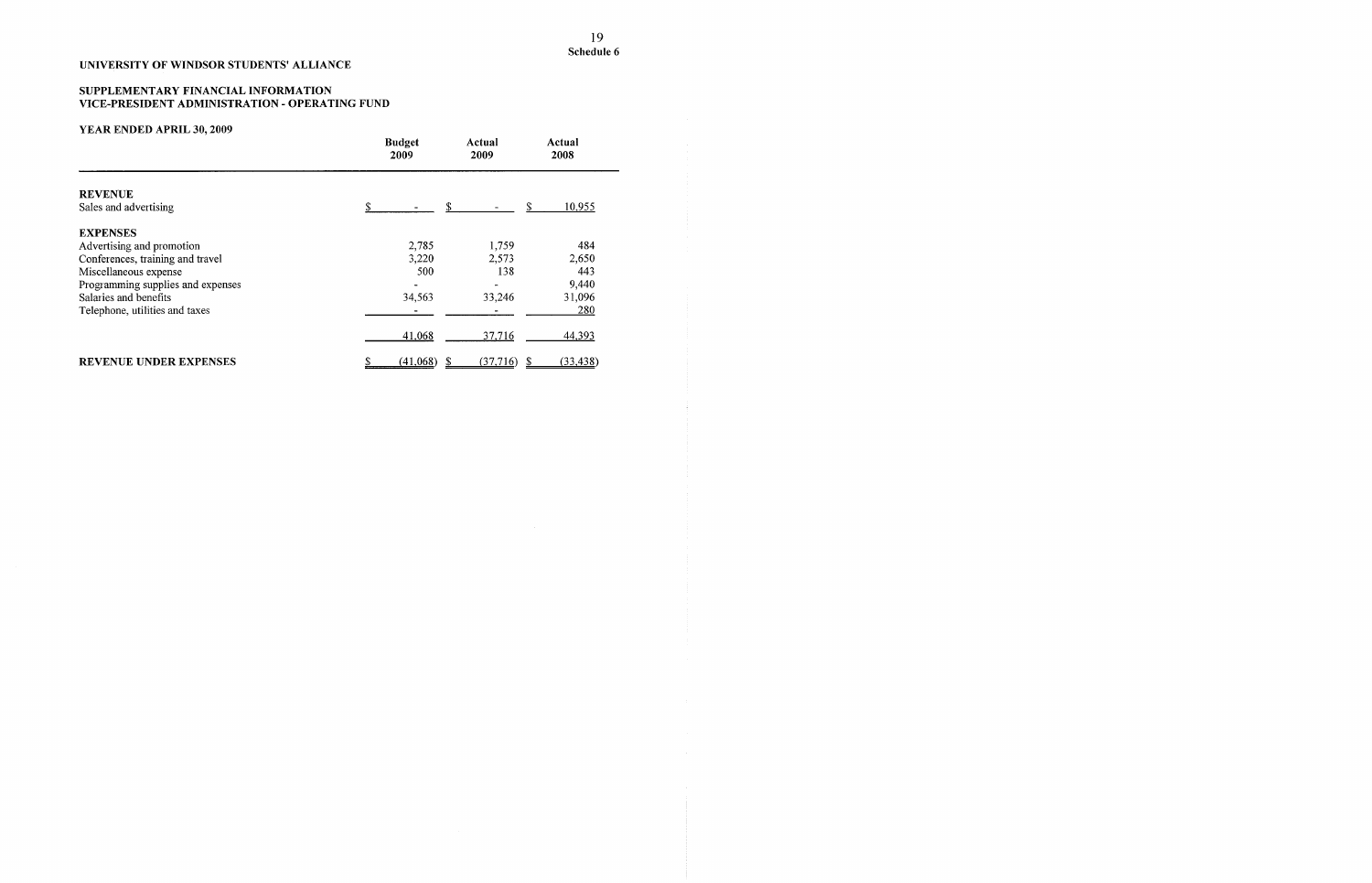### SUPPLEMENTARY FINANCIAL INFORMATION VICE-PRESIDENT FINANCE & OPERATIONS - OPERATING FUND

|                                  | <b>Budget</b><br>2009 |          | Actual<br>2008 |  |
|----------------------------------|-----------------------|----------|----------------|--|
| <b>EXPENSES</b>                  |                       |          |                |  |
| Advertising and promotion        | \$<br>1,125<br>- \$   | 50       | -\$<br>145     |  |
| Conferences, training and travel | 1,390                 | 1,201    | 1,255          |  |
| Grants and scholarships          | 22,500                | 18,145   | 12,758         |  |
| Miscellaneous expense            | 800                   | (15)     | 15             |  |
| Salaries and benefits            | 31,172                | 30,400   | 27,057         |  |
| Telephone, utilities and taxes   |                       | (70)     | 280            |  |
| <b>REVENUE UNDER EXPENSES</b>    | (56, 987)             | (49,711) | (41,510)       |  |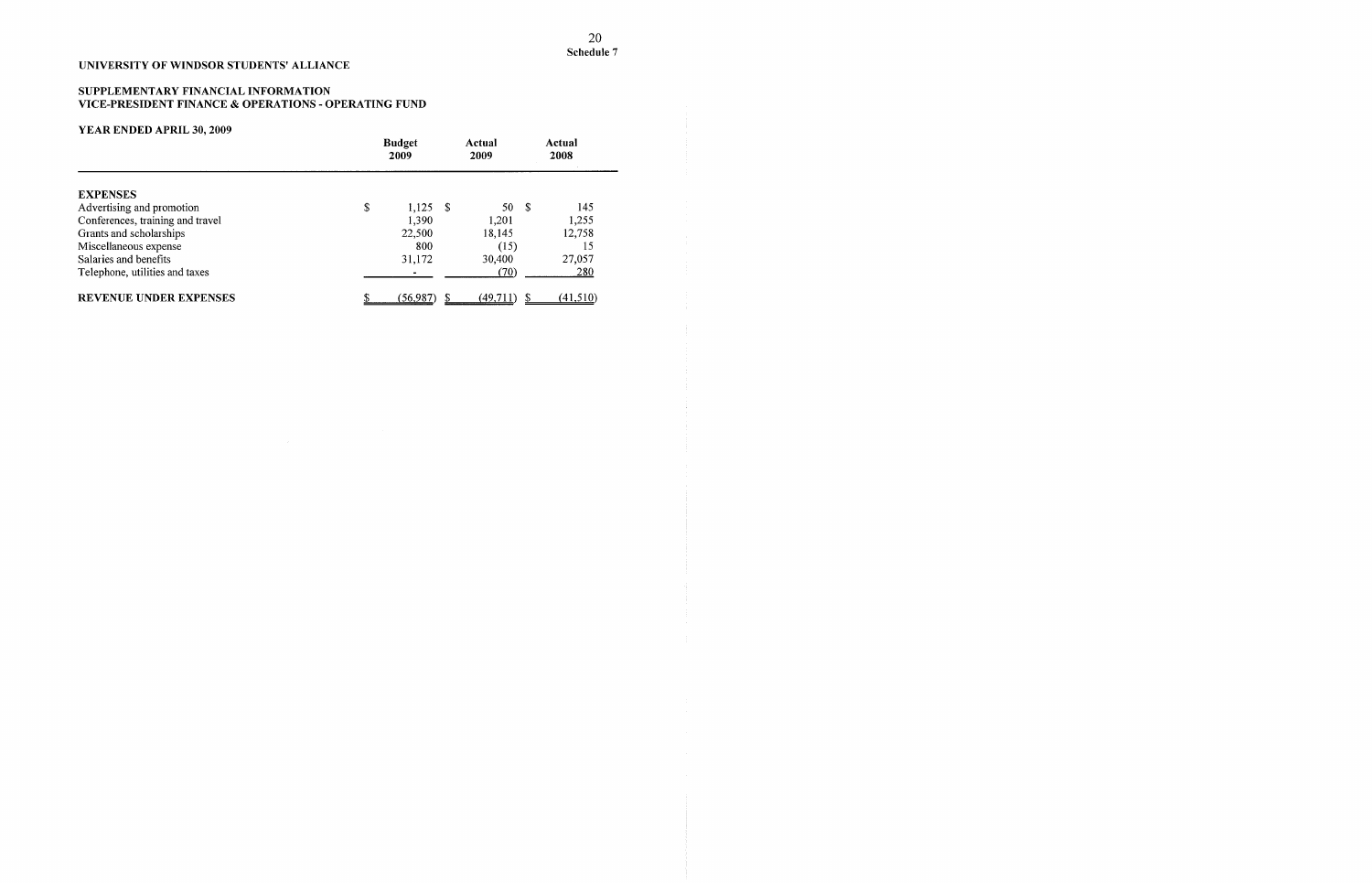### SUPPLEMENTARY FINANCIAL INFORMATION VICE-PRESIDENT UNIVERSITY AFFAIRS - OPERATING FUND

|                                   | <b>Budget</b><br>2009 | Actual<br>2009 | Actual<br>2008 |
|-----------------------------------|-----------------------|----------------|----------------|
| <b>REVENUE</b>                    |                       |                |                |
| Sales and advertising             | \$                    |                | 4,410          |
| <b>EXPENSES</b>                   |                       |                |                |
| Advertising and promotion         | 1,000                 | (800)          | 2,198          |
| Conferences, training and travel  | 21,725                | 15,653         | 16,570         |
| Miscellaneous expense             | 500                   | 83             | 89             |
| Programming supplies and expenses |                       |                | 949            |
| Salaries and benefits             | 31,172                | 30,397         | 36,142         |
| Telephone, utilities and taxes    |                       |                | 350            |
|                                   | 54,397                | 45,333         | 56,298         |
| REVENUE UNDER EXPENSES            | (54, 397)             | (45,333)       | (51,888)       |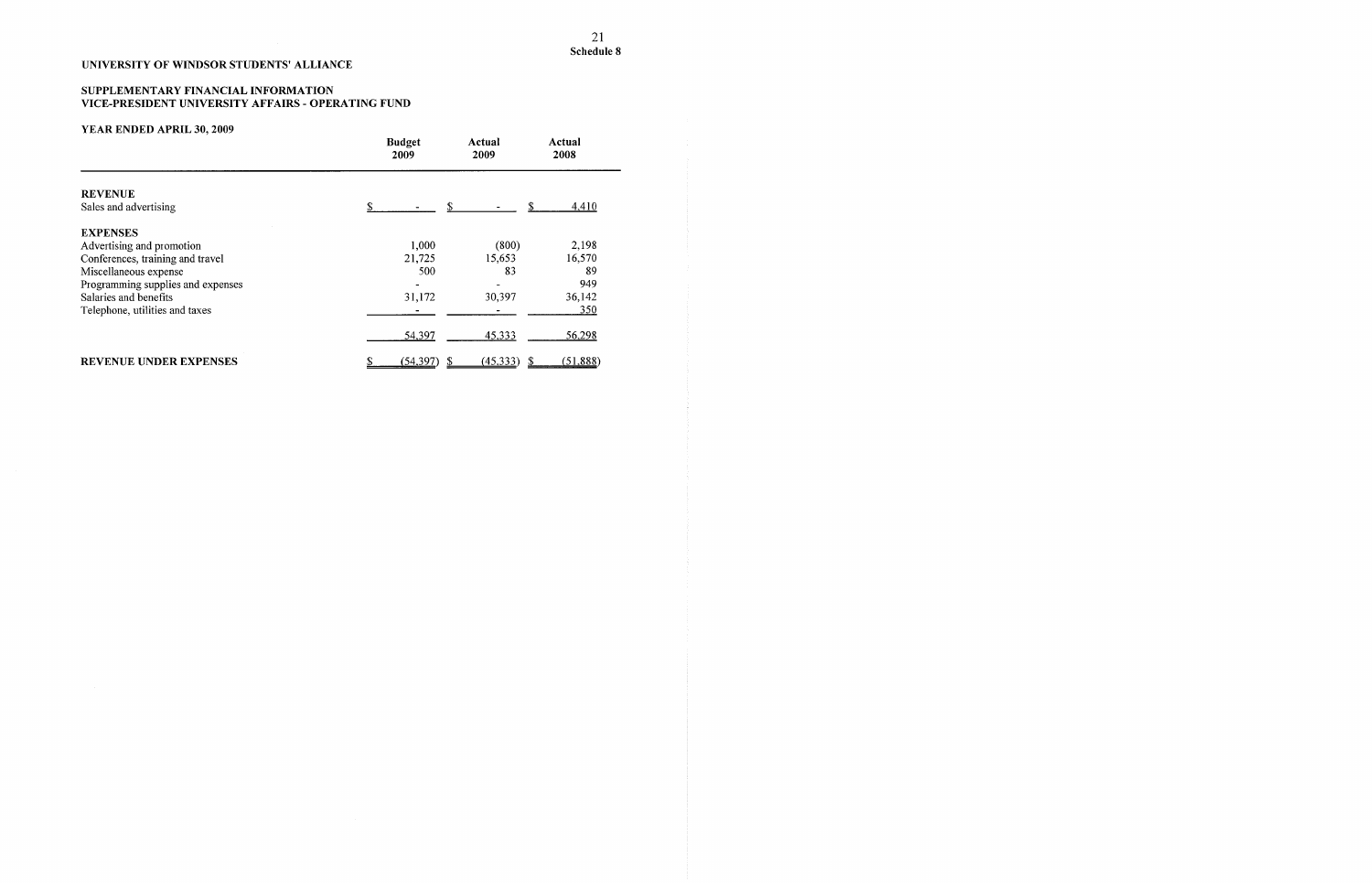#### SUPPLEMENTARY FINANCIAL INFORMATION PROGRAMMING - OPERATING FUND

|                                   | <b>Budget</b><br>2009 | Actual<br>2009          | Actual<br>2008 |  |
|-----------------------------------|-----------------------|-------------------------|----------------|--|
| <b>REVENUE</b>                    |                       |                         |                |  |
| Sales and advertising             | \$<br>17,350          | 16,126<br>$\mathcal{S}$ | 25,675<br>- \$ |  |
| Other revenue                     | 400                   | 786                     | 405            |  |
|                                   | 17,750                | 16,912                  | 26,080         |  |
| <b>EXPENSES</b>                   |                       |                         |                |  |
| Advertising and promotion         | 8,600                 | 3,976                   | 5,740          |  |
| Conferences, training and travel  | 2,665                 | 2,129                   | 3,151          |  |
| Miscellaneous expense (recovery)  |                       |                         | (184)          |  |
| Office and equipment              | 1,400                 | 325                     | 630            |  |
| Programming supplies and expenses | 64,000                | 68,072                  | 86,662         |  |
|                                   | 76,665                | 74,502                  | 95,999         |  |
| <b>REVENUE UNDER EXPENSES</b>     | (58,915)              | (57, 590)               | (69, 919)      |  |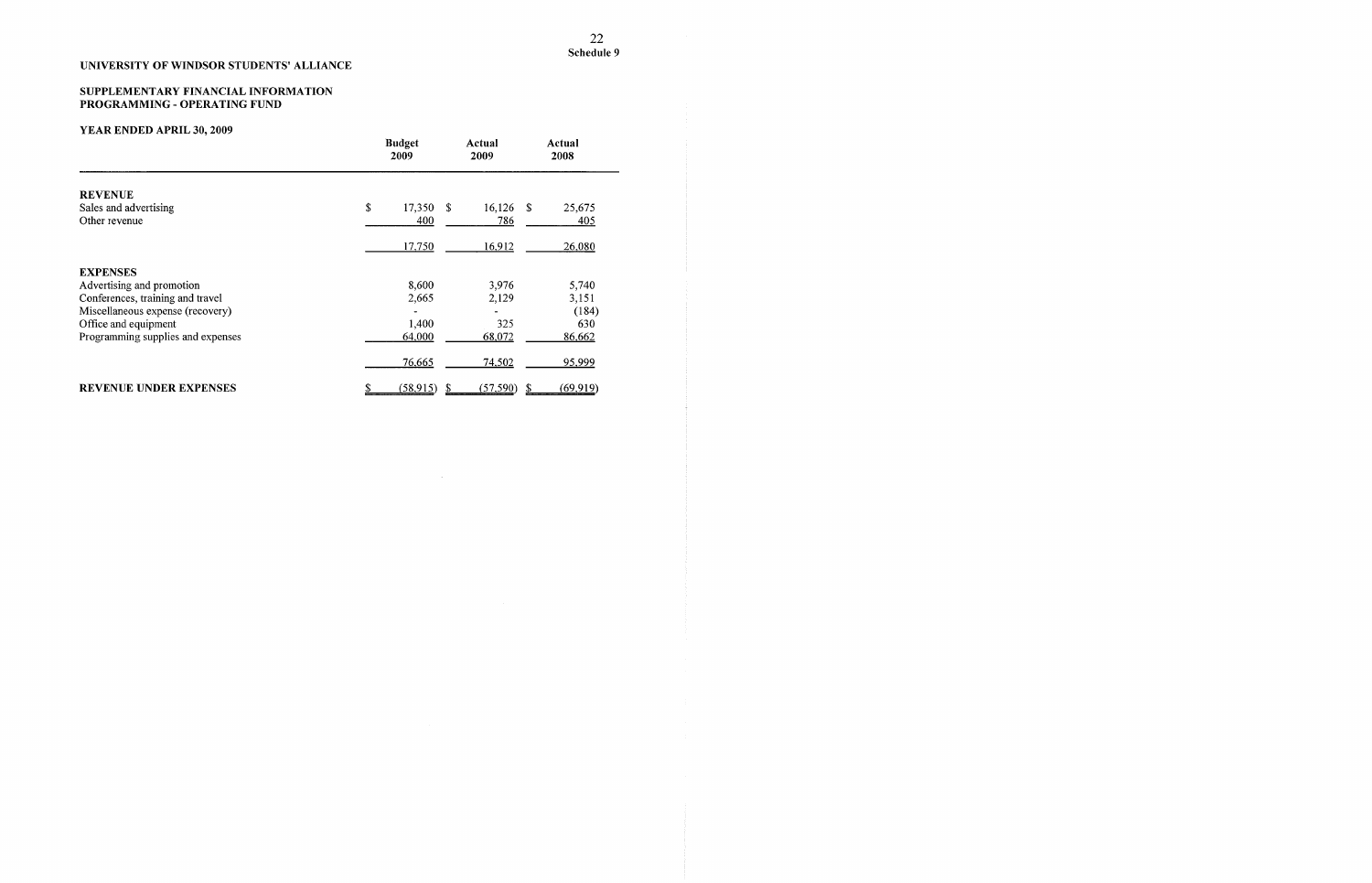### SUPPLEMENTARY FINANCIAL INFORMATION PUBLICATIONS - OPERATING FUND

# YEAR ENDED APRIL 30, 2009

 $\sim$ 

|                                                    | <b>Budget</b><br>2009 | Actual<br>2009 | Actual<br>2008   |
|----------------------------------------------------|-----------------------|----------------|------------------|
| <b>REVENUE</b><br>Sales and advertising            | 36,587<br>\$.         | 32,700<br>S    | -S<br>37,200     |
| <b>EXPENSES</b>                                    |                       |                |                  |
| Cost of sales<br>Programming supplies and expenses | 38,592<br>3,000       | 42,596         | 63,177           |
| Salaries and benefits                              | 461                   | (19)           | 7,618            |
|                                                    | 42,053                | 42,577         | 70,795           |
| <b>REVENUE UNDER EXPENSES</b>                      | (5,466)               | (9, 877)       | \$.<br>(33, 595) |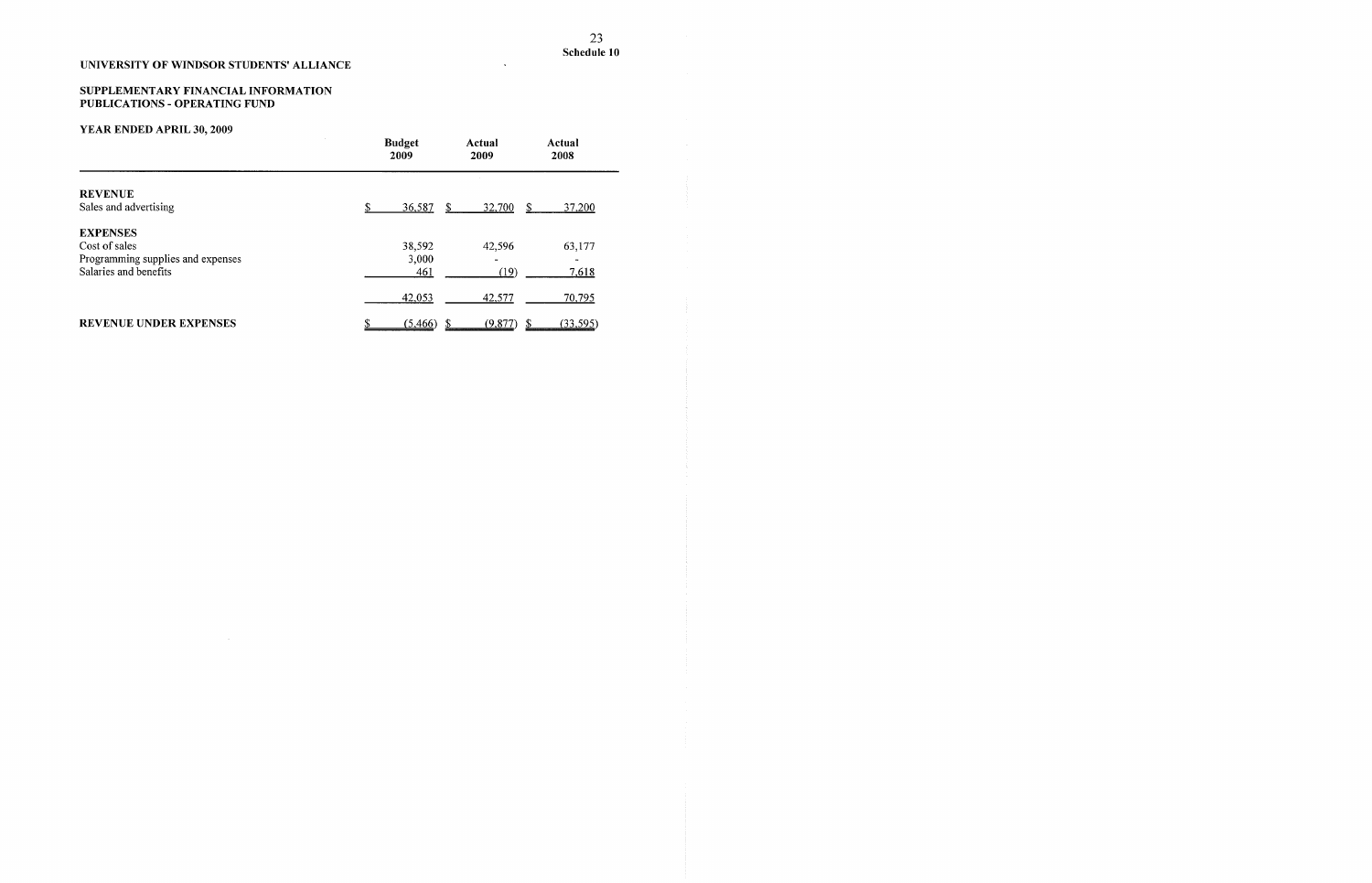### SUPPLEMENTARY FINANCIAL INFORMATION **LANCE**

# **YEAR ENDED APRIL 30, 2009**

 $\sim 10^{-11}$ 

|                                      | <b>Budget</b><br>2009 | Actual<br>2009 | Actual<br>2008 |
|--------------------------------------|-----------------------|----------------|----------------|
| <b>REVENUE</b>                       |                       |                |                |
| Student fees                         | \$                    | \$<br>55,124   | \$<br>56,274   |
| Sales and advertising                |                       | 108,559        | 158,673        |
|                                      |                       | 163,683        | 214,947        |
| <b>EXPENSES</b>                      |                       |                |                |
| Amortization                         |                       | 550            | 4,256          |
| Advertising and promotion            |                       |                | 760            |
| Bad debts (recoveries)               |                       | (5,109)        | 39,684         |
| Conferences, training and travel     |                       | 2,750          | 1,918          |
| Cost of sales                        |                       | 36,700         | 56,473         |
| Miscellaneous expense                |                       | 357            | 617            |
| Office and equipment                 |                       | 4,837          | 5,919          |
| Salaries and benefits                |                       | 111,244        | 109,663        |
| Telephone, utilities and taxes       |                       | 2,410          | 2,172          |
|                                      |                       | 153,739        | 221,462        |
| <b>REVENUE OVER (UNDER) EXPENSES</b> | \$                    | 9,944          | (6,515)<br>\$  |